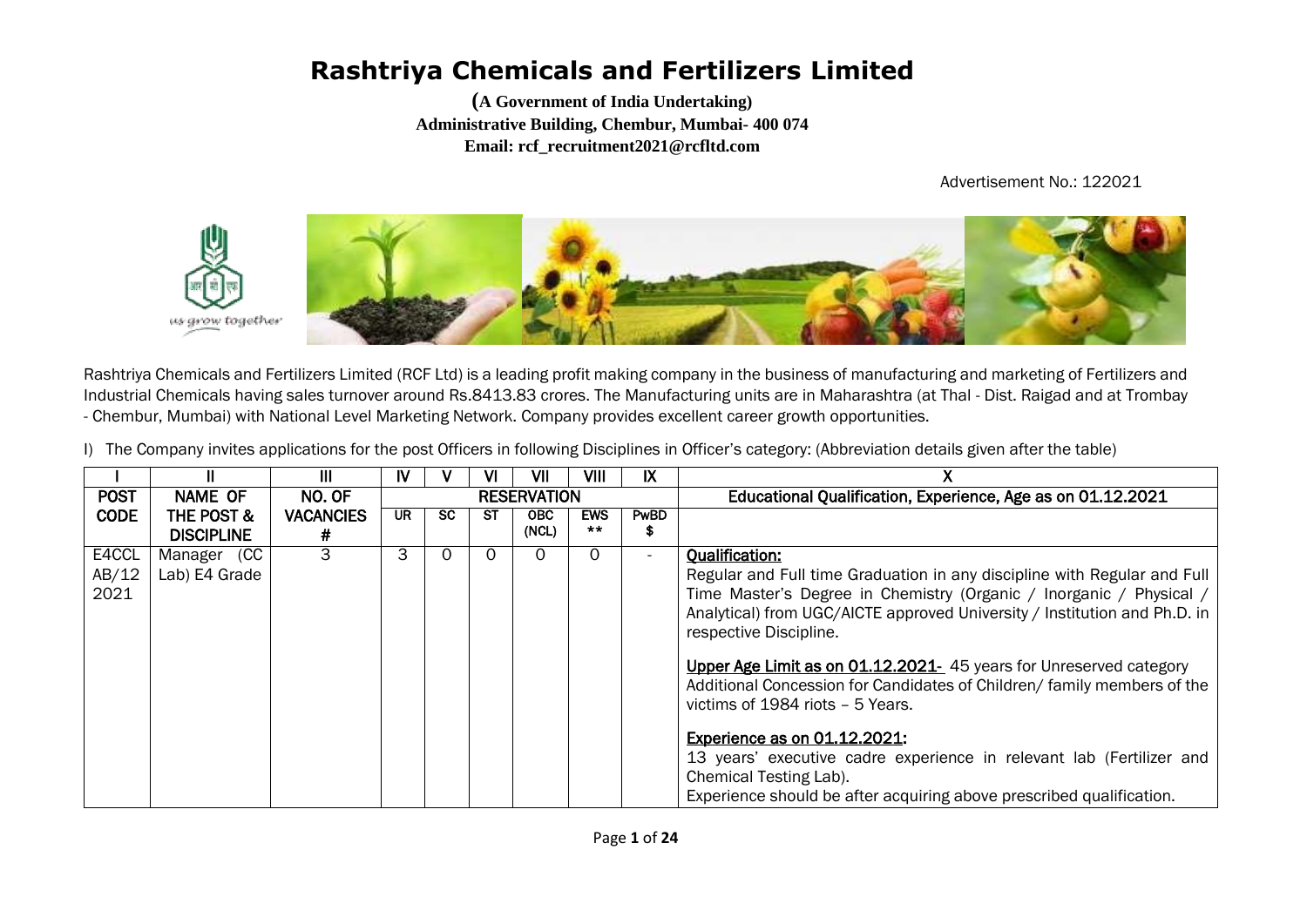**(A Government of India Undertaking)** 

**Administrative Building, Chembur, Mumbai- 400 074**

**Email: rcf\_recruitment2021@rcfltd.com**

|                                        |                                        |                       |                    |             |             |                                                             |                     |                                            | The period of training including apprentice training will not be counted in<br>the requisite experience period.                                                                                                                                                                                                                                                                                                                                                                                                                                                                                                                                                                                                                                                                                                                      |
|----------------------------------------|----------------------------------------|-----------------------|--------------------|-------------|-------------|-------------------------------------------------------------|---------------------|--------------------------------------------|--------------------------------------------------------------------------------------------------------------------------------------------------------------------------------------------------------------------------------------------------------------------------------------------------------------------------------------------------------------------------------------------------------------------------------------------------------------------------------------------------------------------------------------------------------------------------------------------------------------------------------------------------------------------------------------------------------------------------------------------------------------------------------------------------------------------------------------|
| <b>POST</b>                            | <b>NAME OF</b>                         | NO. OF                | <b>RESERVATION</b> |             |             | Educational Qualification, Experience, Age as on 01.12.2021 |                     |                                            |                                                                                                                                                                                                                                                                                                                                                                                                                                                                                                                                                                                                                                                                                                                                                                                                                                      |
| <b>CODE</b>                            | THE POST &<br><b>DISCIPLINE</b>        | <b>VACANCIES</b><br># | <b>UR</b>          | <b>SC</b>   | <b>ST</b>   | <b>OBC</b><br>(NCL)                                         | <b>EWS</b><br>$***$ | PwBD<br>\$                                 |                                                                                                                                                                                                                                                                                                                                                                                                                                                                                                                                                                                                                                                                                                                                                                                                                                      |
| E5CCL<br>AB/12<br>2021                 | Senior<br>Manager (CC<br>Lab) E5 Grade | $\overline{2}$        | 1                  | $\Omega$    | $\Omega$    | $\mathbf{1}$                                                | $\Omega$            | $\overline{\phantom{a}}$                   | <b>Qualification:</b><br>Regular and Full time Graduation in any discipline with Regular and Full<br>Time Master's Degree in Chemistry (Organic / Inorganic / Physical /<br>Analytical) from UGC/AICTE approved University / Institution and Ph.D. in<br>respective Discipline.<br>Upper Age Limit as on 01.12.2021- 49 years for Unreserved category,<br>For OBC Category - 51 years.<br>Additional Concession for Candidates of Children/ family members of the<br>victims of 1984 riots - 5 Years.<br>Experience as on 01.12.2021:<br>17 years' executive cadre experience in relevant Lab (Fertilizers and<br>Chemicals Testing Lab).<br>Experience should be after acquiring above prescribed qualification.<br>The period of training including apprentice training will not be counted in<br>the requisite experience period. |
| <b>POST</b>                            | <b>NAME OF</b>                         | NO. OF                |                    |             |             | <b>RESERVATION</b>                                          |                     |                                            | Educational Qualification, Experience, Age as on 01.12.2021                                                                                                                                                                                                                                                                                                                                                                                                                                                                                                                                                                                                                                                                                                                                                                          |
| <b>CODE</b>                            | THE POST &<br><b>DISCIPLINE</b>        | <b>VACANCIES</b><br># | <b>UR</b>          | <b>SC</b>   | <b>ST</b>   | OBC<br>(NCL)                                                | <b>EWS</b><br>$***$ | PwBD<br>\$                                 |                                                                                                                                                                                                                                                                                                                                                                                                                                                                                                                                                                                                                                                                                                                                                                                                                                      |
| $E\overline{\text{HIR}}$<br>1220<br>21 | Officer (HR) -<br>E1 Grade             | $\overline{2}$        | 1                  | $\mathbf 1$ | $\mathbf 0$ | $\Omega$                                                    | $\Omega$            | $++$<br>1(0L)<br>BL,<br>B.,<br>LV,<br>OAL) | <b>Qualification:</b><br>Regular and Full time UGC/AICTE recognized graduation degree in any<br>discipline.<br><b>AND</b><br>2 years regular and full time post-graduation degree with specialization in<br>Human Resource/Personnel / Social Work/ Welfare/ Industrial Relations/<br>Labour Studies from UGC/AICTE recognized University / Institution.                                                                                                                                                                                                                                                                                                                                                                                                                                                                             |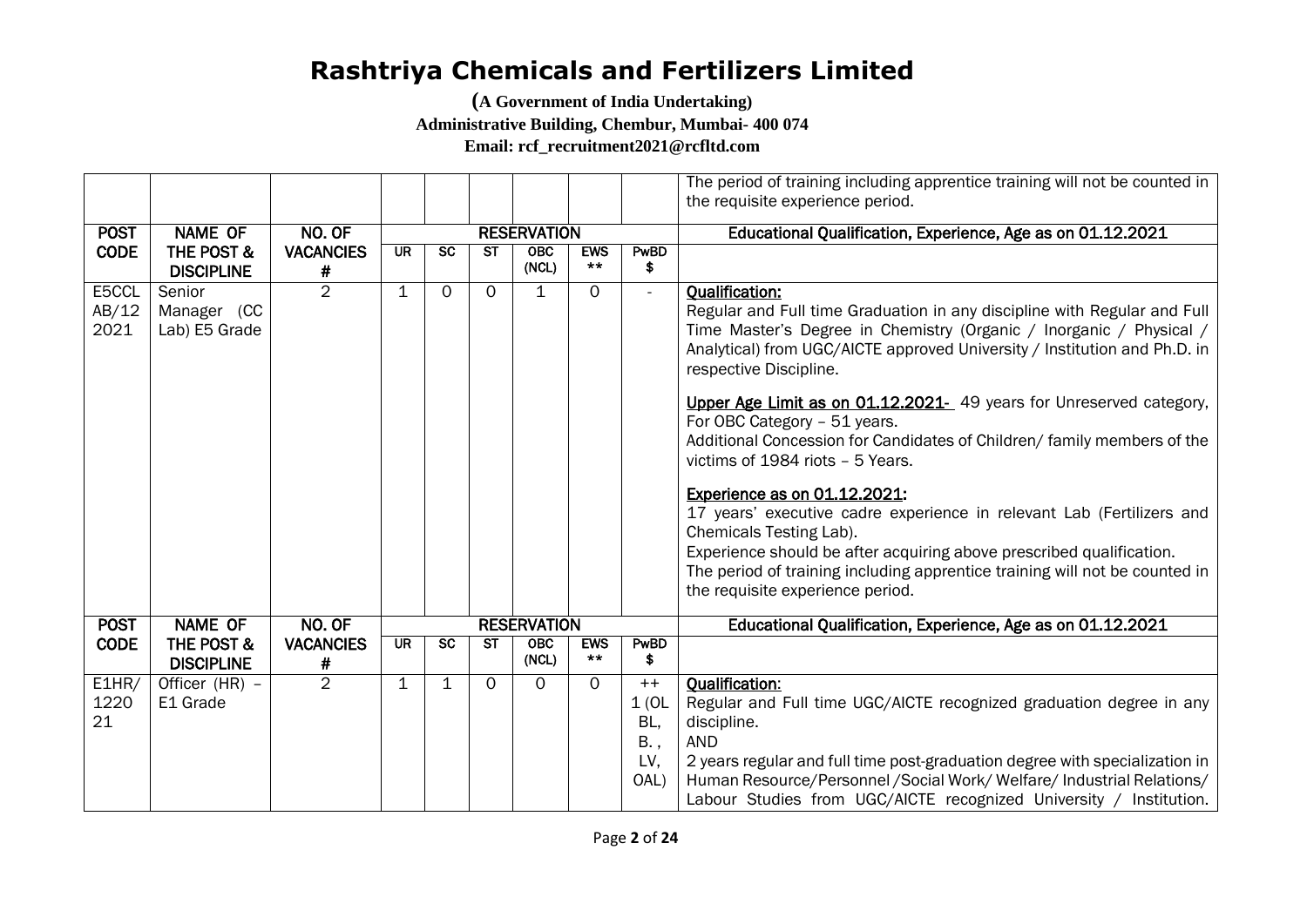|                        |                                            |                       |                          |                 |                                   |                    |                     |                             | Additional qualification in law will be preferred. Proficiency in Marathi<br>language is preferable.<br>Post-Graduation Diploma (PGDM) will not be considered.<br>If the specialization is not mentioned in the Mark Sheet / Degree<br>certificate, letter from college/University specifying the specialization will<br>be required.                                                                      |
|------------------------|--------------------------------------------|-----------------------|--------------------------|-----------------|-----------------------------------|--------------------|---------------------|-----------------------------|------------------------------------------------------------------------------------------------------------------------------------------------------------------------------------------------------------------------------------------------------------------------------------------------------------------------------------------------------------------------------------------------------------|
|                        |                                            |                       |                          |                 |                                   |                    |                     |                             | <b>Minimum Percentage:</b><br>The candidates should have secured minimum 60% in Final Year /<br>aggregate of Last Two Semesters of Post-graduation degree (55% for<br>SC/ST category candidates).                                                                                                                                                                                                          |
|                        |                                            |                       |                          |                 |                                   |                    |                     |                             | Upper Age Limit as on 01.12.2021- 34 years for General category, For<br>SC Category - 39 years, For PwBD Category (General) - 44 years, For<br>PwBD Category (SC) - 49 years.<br>Additional Concession for Candidates of Children/ family members of the<br>victims of 1984 riots - 5 Years.                                                                                                               |
|                        |                                            |                       |                          |                 |                                   |                    |                     |                             | Experience as on 01.12.2021-<br>Minimum 2 years' experience in Executive cadre in HR department<br>dealing with Labour Administration, Industrial Relations, Grievance<br>Handling, Welfare, Court Matters etc.<br>Experience should be after acquiring above prescribed qualification.<br>The period of training including apprentice training will not be counted in<br>the requisite experience period. |
| <b>POST</b>            | <b>NAME OF</b>                             | NO. OF                |                          |                 |                                   | <b>RESERVATION</b> |                     |                             | Educational Qualification, Experience, Age as on 01.12.2021                                                                                                                                                                                                                                                                                                                                                |
| <b>CODE</b>            | <b>THE POST &amp;</b><br><b>DISCIPLINE</b> | <b>VACANCIES</b><br># | $\overline{\mathsf{UR}}$ | $\overline{sc}$ | $\overline{\mathsf{S}\mathsf{T}}$ | OBC<br>(NCL)       | <b>EWS</b><br>$***$ | PwBD<br>\$                  |                                                                                                                                                                                                                                                                                                                                                                                                            |
| E1HIN<br>DI/12<br>2021 | Officer (Hindi)<br>- E1 Grade              | $\overline{2}$        | $\mathbf{1}$             | $\Omega$        | $\Omega$                          | $\Omega$           | $\mathbf{1}$        | $++$<br>1(0L)<br>BL,<br>B., | <b>Oualification:</b><br>Regular and full time Graduate degree from UGC/AICTE recognised<br>University / Institution.<br><b>AND</b>                                                                                                                                                                                                                                                                        |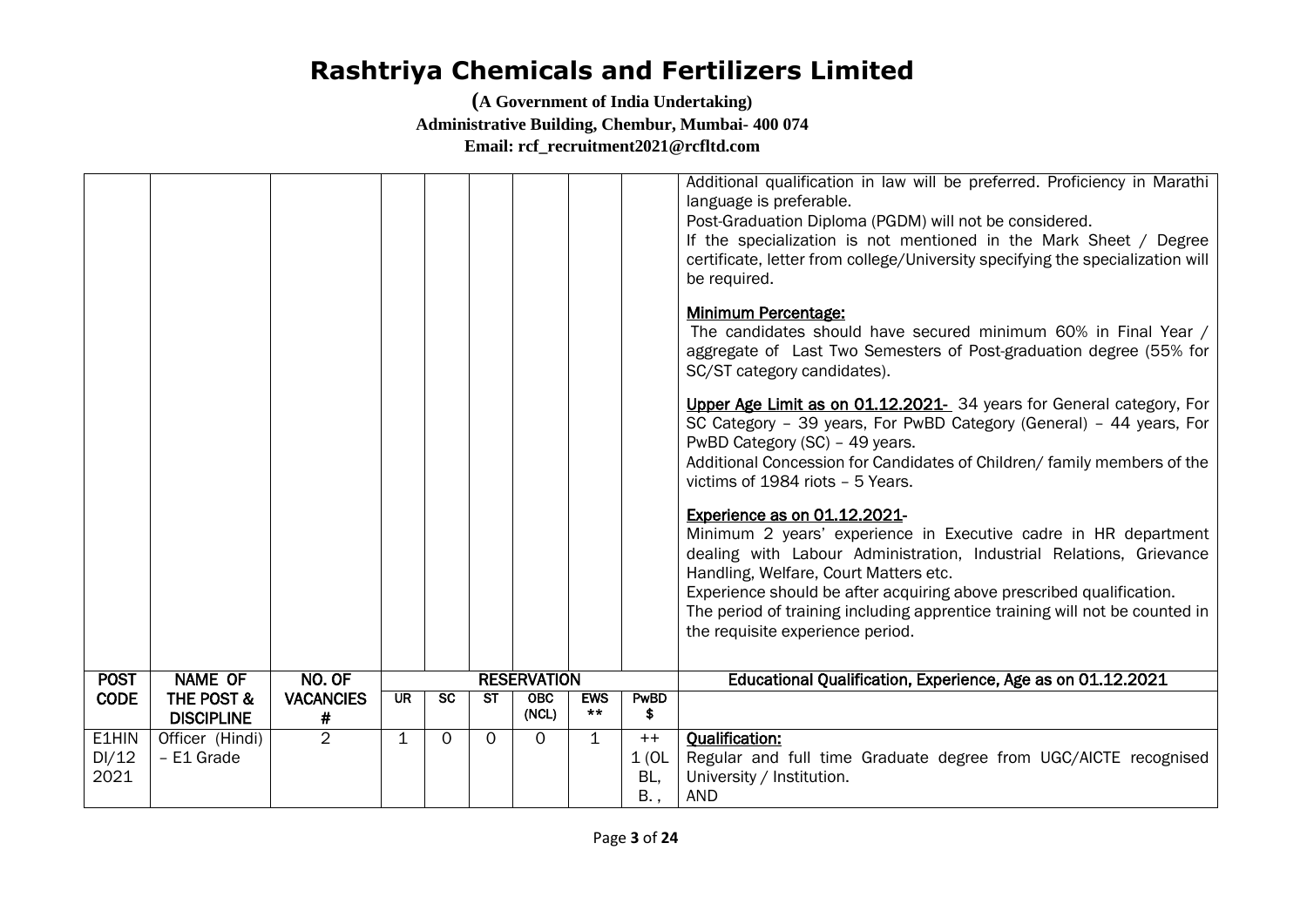|  | LV,<br>OAL) | Regular and full time Master's degree of a recognised University in Hindi<br>with English as a subject at Bachelor degree level.                                                                                                  |
|--|-------------|-----------------------------------------------------------------------------------------------------------------------------------------------------------------------------------------------------------------------------------|
|  |             | 0r                                                                                                                                                                                                                                |
|  |             | Regular and full time Master's degree of a recognised University in English<br>with Hindi as a subject at Bachelor degree level.                                                                                                  |
|  |             | 0r<br>Regular and full time Master's degree of a recognised University in any<br>subject with Hindi and English as subjects at Bachelor degree level.<br>0r                                                                       |
|  |             | Regular and full time Master's degree of a recognised University in any<br>subject with Hindi medium and English as a subject at Bachelor degree<br>level.<br><b>Or</b>                                                           |
|  |             | Regular and full time Master's degree of a recognised University in any<br>subject with English medium and Hindi as a subject at Bachelor degree<br>level.                                                                        |
|  |             | Desirable: Regular and full time Diploma or certificate course in<br>translation from Hindi to English and vice versa from a recognised<br>institute or University.                                                               |
|  |             | <b>Minimum Percentage:</b><br>The candidates should have secured minimum 60% in Final Year /<br>aggregate of Last Two Semesters of Post-graduation degree.                                                                        |
|  |             | Upper Age Limit as on 01.12.2021- 34 years for Unreserved/EWS<br>category, For PwBD Category (General) - 44 years.<br>Additional Concession for Candidates of Children/ family members of the<br>victims of 1984 riots - 5 Years. |
|  |             | <b>Experience as on 01.12.2021-</b><br>Minimum 2 years' experience in Executive cadre after Post Graduation<br>qualification. Must have worked as Hindi translator.                                                               |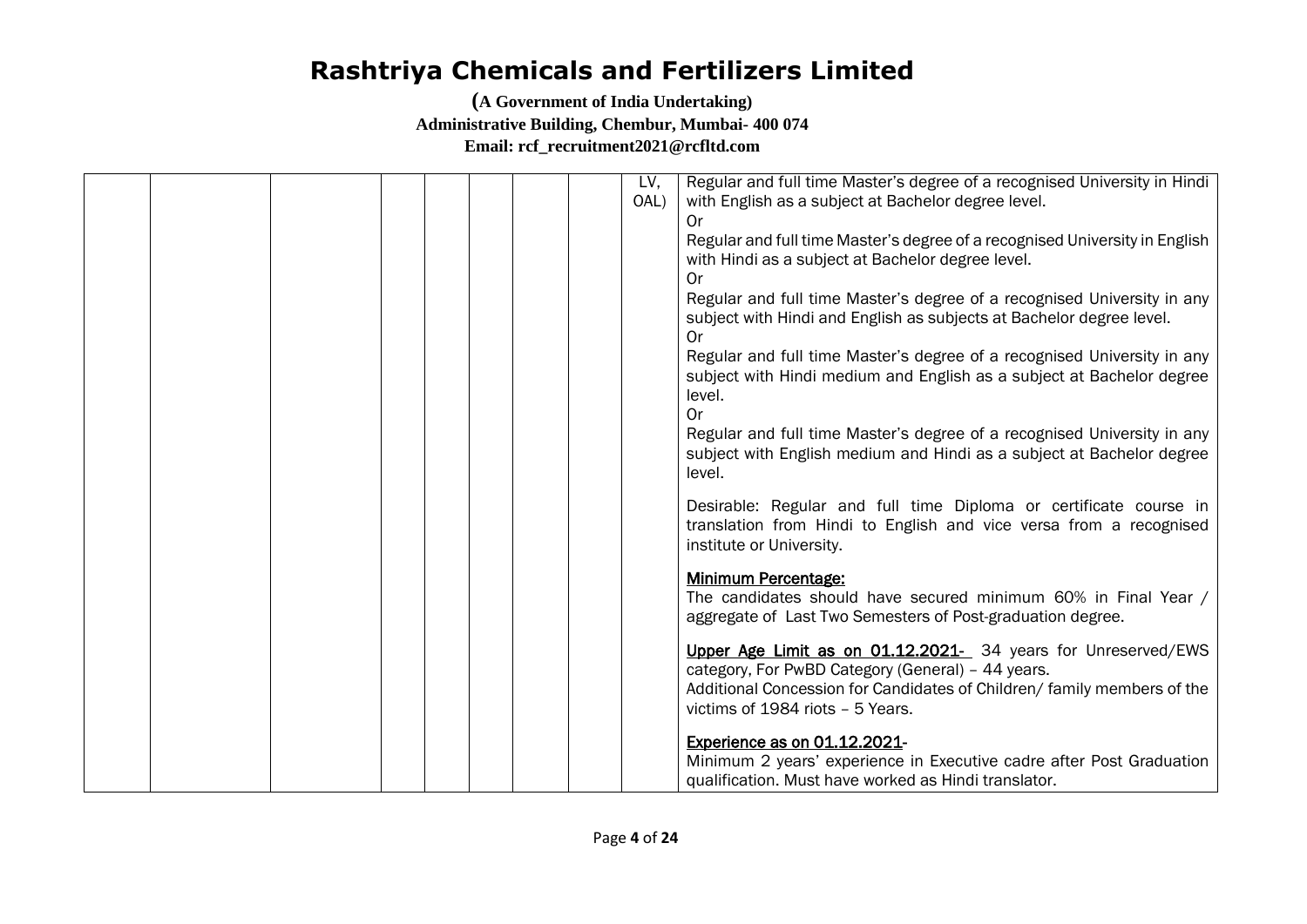**(A Government of India Undertaking)** 

**Administrative Building, Chembur, Mumbai- 400 074**

**Email: rcf\_recruitment2021@rcfltd.com**

|             |                       |                  |                |                          |           |                    |            |             | The period of training including apprentice training will not be counted in |
|-------------|-----------------------|------------------|----------------|--------------------------|-----------|--------------------|------------|-------------|-----------------------------------------------------------------------------|
|             |                       |                  |                |                          |           |                    |            |             | the requisite experience period.                                            |
|             |                       |                  |                |                          |           |                    |            |             |                                                                             |
| <b>POST</b> | <b>NAME OF</b>        | NO. OF           |                |                          |           | <b>RESERVATION</b> |            |             | Educational Qualification, Experience, Age as on 01.12.2021                 |
| <b>CODE</b> | <b>THE POST &amp;</b> | <b>VACANCIES</b> | UR.            | $\overline{\mathsf{sc}}$ | <b>ST</b> | <b>OBC</b>         | <b>EWS</b> | <b>PwBD</b> |                                                                             |
|             | <b>DISCIPLINE</b>     | #                |                |                          |           | (NCL)              | $***$      | \$          |                                                                             |
| E1HO        | Officer               | $\overline{2}$   | $\overline{2}$ | $\Omega$                 | $\Omega$  | $\Omega$           | $\Omega$   | $\Omega$    | <b>Qualification:</b>                                                       |
| RT/12       | (Horticulture)        |                  |                |                          |           |                    |            |             | Regular and Fulltime B.Sc. in Horticulture / Agriculture degree of          |
| 2021        | E1 Grade              |                  |                |                          |           |                    |            |             | minimum 4 years' duration from UGC/AICTE recognized University /            |
|             |                       |                  |                |                          |           |                    |            |             | Institution. Degree in related disciplines in Agronomy / Agriculture        |
|             |                       |                  |                |                          |           |                    |            |             | Chemistry and soil science / Horticulture only will be considered. No other |
|             |                       |                  |                |                          |           |                    |            |             | discipline will be considered.                                              |
|             |                       |                  |                |                          |           |                    |            |             |                                                                             |
|             |                       |                  |                |                          |           |                    |            |             | <b>AND</b>                                                                  |
|             |                       |                  |                |                          |           |                    |            |             | 2 years' regular and fulltime M.Sc. Horticulture / Agriculture degree       |
|             |                       |                  |                |                          |           |                    |            |             | course from UGC/AICTE recognized University / Institution.                  |
|             |                       |                  |                |                          |           |                    |            |             |                                                                             |
|             |                       |                  |                |                          |           |                    |            |             | <b>Minimum Percentage:</b>                                                  |
|             |                       |                  |                |                          |           |                    |            |             | The candidate should have secured minimum 60% in Final Year /               |
|             |                       |                  |                |                          |           |                    |            |             | aggregate of Last Two Semesters of Post Graduation degree.                  |
|             |                       |                  |                |                          |           |                    |            |             |                                                                             |
|             |                       |                  |                |                          |           |                    |            |             | Upper Age Limit as on 01.12.2021- 34 years for Unreserved Category.         |
|             |                       |                  |                |                          |           |                    |            |             | Additional Concession for Candidates of Children/ family members of the     |
|             |                       |                  |                |                          |           |                    |            |             | victims of 1984 riots - 5 Years.                                            |
|             |                       |                  |                |                          |           |                    |            |             |                                                                             |
|             |                       |                  |                |                          |           |                    |            |             | Experience as on 01.12.2021-                                                |
|             |                       |                  |                |                          |           |                    |            |             | Minimum 2 years' field experience in Executive cadre as Horticulturist,     |
|             |                       |                  |                |                          |           |                    |            |             | Horticulture specialist, Plantation Manager, Technical Assistant, Nursery   |
|             |                       |                  |                |                          |           |                    |            |             | Manager, Research Scientist, experience in any other Horticulture related   |
|             |                       |                  |                |                          |           |                    |            |             | fields like Garden and Lawn Maintenance etc. after post-graduation          |
|             |                       |                  |                |                          |           |                    |            |             | degree.                                                                     |
|             |                       |                  |                |                          |           |                    |            |             | The period of training including apprentice training will not be            |
|             |                       |                  |                |                          |           |                    |            |             | counted in the requisite experience period.                                 |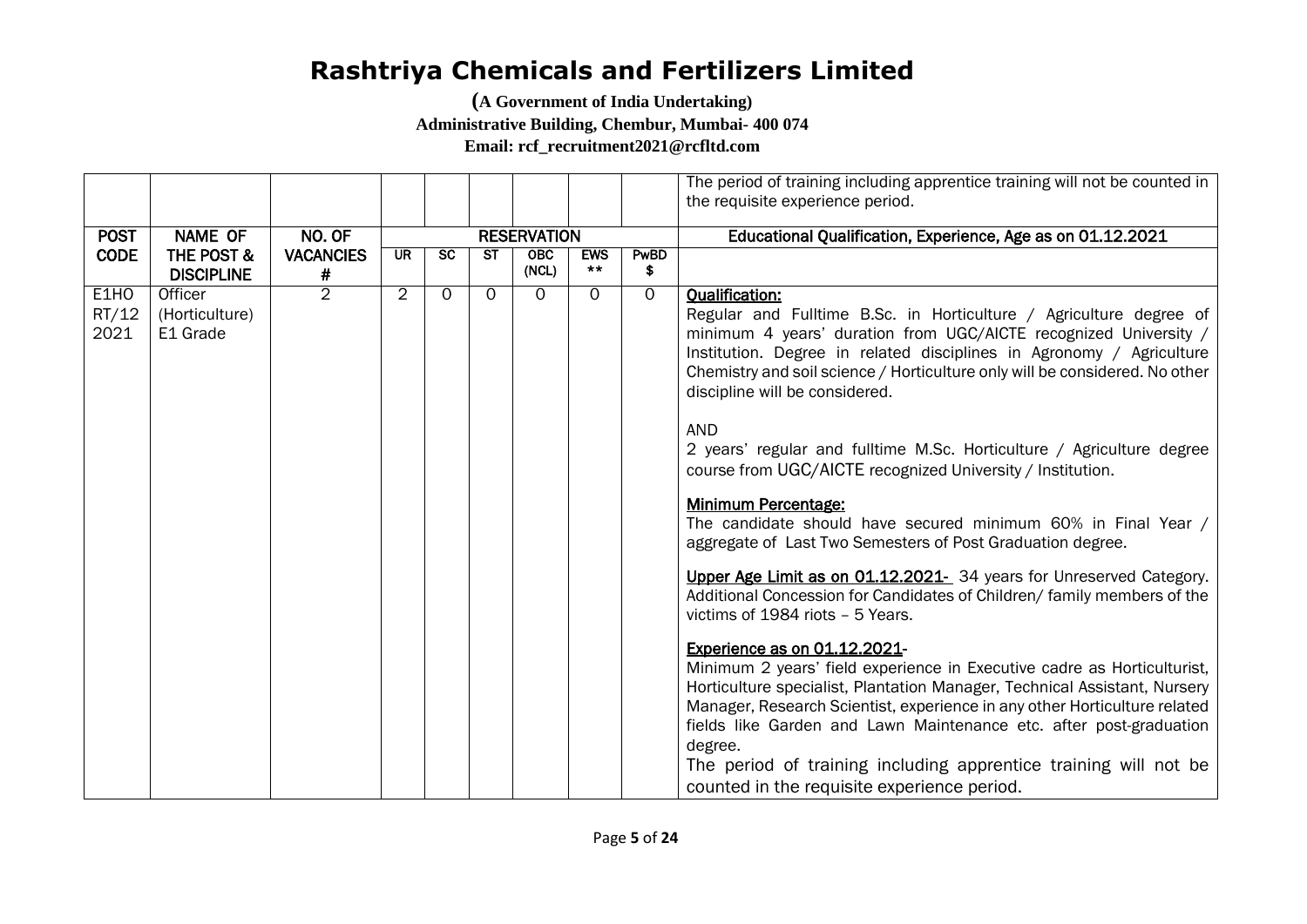| <b>POST</b>          | <b>NAME OF</b>                                                       | NO. OF           |           |           |           | <b>RESERVATION</b> |            |                      | Educational Qualification, Experience, Age as on 01.12.2021                                                                                                                                                                                                                                                                                                                                                                                                                                                                                                                                                                                                                                                                                                                                                                                                                                                                                                                                |
|----------------------|----------------------------------------------------------------------|------------------|-----------|-----------|-----------|--------------------|------------|----------------------|--------------------------------------------------------------------------------------------------------------------------------------------------------------------------------------------------------------------------------------------------------------------------------------------------------------------------------------------------------------------------------------------------------------------------------------------------------------------------------------------------------------------------------------------------------------------------------------------------------------------------------------------------------------------------------------------------------------------------------------------------------------------------------------------------------------------------------------------------------------------------------------------------------------------------------------------------------------------------------------------|
| <b>CODE</b>          | <b>THE POST &amp;</b>                                                | <b>VACANCIES</b> | <b>UR</b> | <b>SC</b> | <b>ST</b> | <b>OBC</b>         | <b>EWS</b> | PwBD                 |                                                                                                                                                                                                                                                                                                                                                                                                                                                                                                                                                                                                                                                                                                                                                                                                                                                                                                                                                                                            |
|                      |                                                                      | #                |           |           |           |                    |            |                      |                                                                                                                                                                                                                                                                                                                                                                                                                                                                                                                                                                                                                                                                                                                                                                                                                                                                                                                                                                                            |
| E1ME<br>D/122<br>021 | <b>DISCIPLINE</b><br>Officer<br>E <sub>1</sub><br>(Medical)<br>Grade | $\overline{3}$   | $\Omega$  | 1         | $\Omega$  | (NCL)<br>1         | $***$<br>1 | \$<br>$\blacksquare$ | <b>Oualification:</b><br>MBBS with completion of Internship and registration with Medical Council<br>of India / Maharashtra Medical Council/ other State Medical Council.<br>Preference will be given to candidates who have passed Certificate<br>Course in Industrial Health of Three months or Associate Fellow of<br>Industrial Health (AFIH) recognized by State Government or Directorate<br>General, Factory Advice Service & Labour Institute (DGFASLI) or have<br>passed 2 year recognized Diploma in Anaesthesiology.<br>Must Have functional knowledge of computer.<br>Upper Age Limit as on 01.12.2021- 34 years for EWS category, For SC<br>Category - 39 years, For OBC Category - 37 years.<br>Additional Concession for Candidates of Children/ family members of the<br>victims of 1984 riots - 5 Years.<br>Experience as on 01.12.2021-<br>Must have minimum 2 years' experience in a hospital / Industrial Hospital<br>(25 bedded or more) excluding internship period. |
|                      |                                                                      |                  |           |           |           |                    |            |                      |                                                                                                                                                                                                                                                                                                                                                                                                                                                                                                                                                                                                                                                                                                                                                                                                                                                                                                                                                                                            |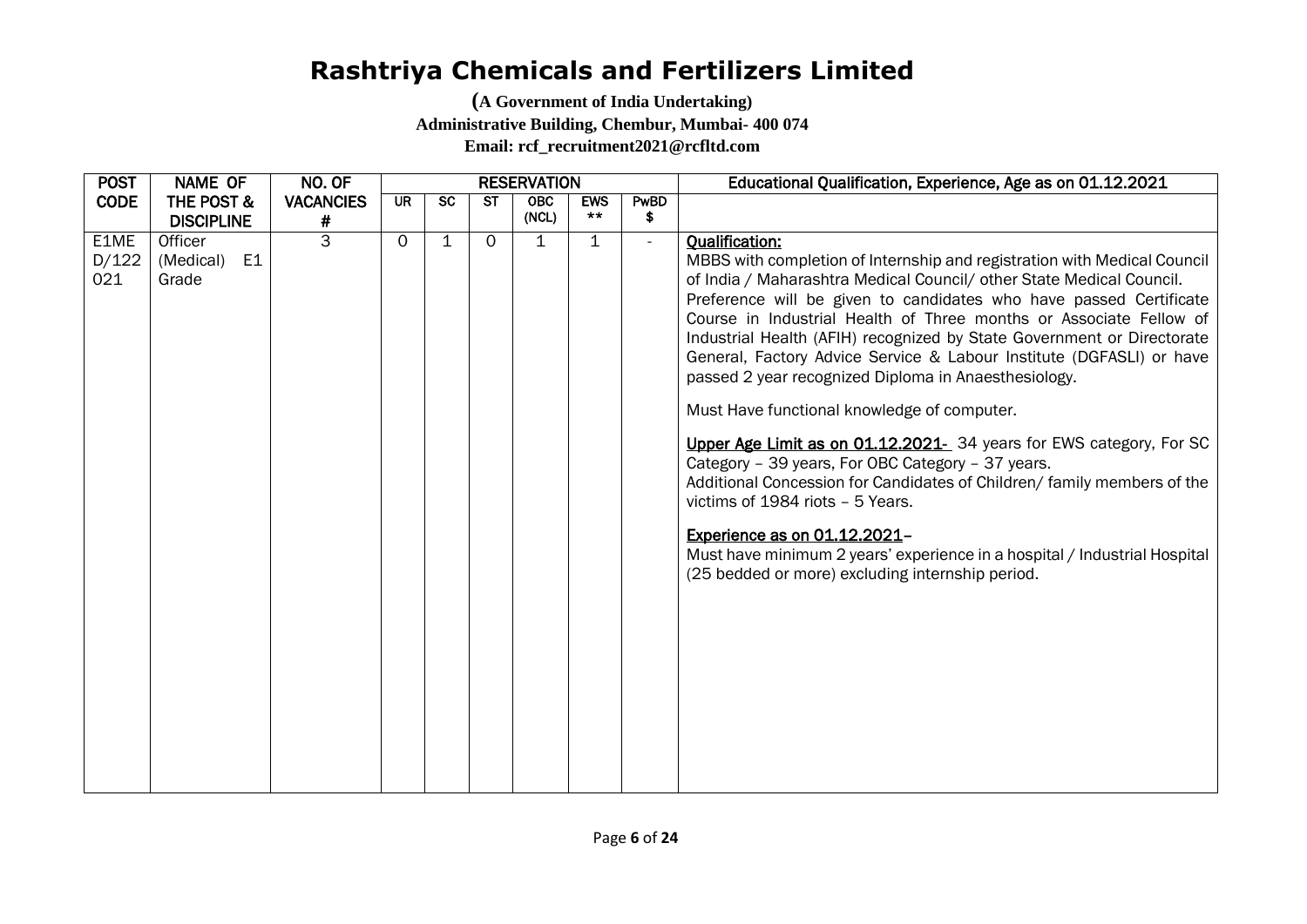| <b>POST</b>                    | <b>NAME OF</b>                             | NO. OF                | <b>RESERVATION</b> |           |              |                     |                     | Educational Qualification, Experience, Age as on 01.12.2021 |                                                                                                                                                                                                                                                                                                                                                                                                                                                                                                                                                                                                                                                                                                                                                                                                                                                                                                                   |
|--------------------------------|--------------------------------------------|-----------------------|--------------------|-----------|--------------|---------------------|---------------------|-------------------------------------------------------------|-------------------------------------------------------------------------------------------------------------------------------------------------------------------------------------------------------------------------------------------------------------------------------------------------------------------------------------------------------------------------------------------------------------------------------------------------------------------------------------------------------------------------------------------------------------------------------------------------------------------------------------------------------------------------------------------------------------------------------------------------------------------------------------------------------------------------------------------------------------------------------------------------------------------|
| <b>CODE</b>                    | <b>THE POST &amp;</b><br><b>DISCIPLINE</b> | <b>VACANCIES</b><br># | <b>UR</b>          | <b>SC</b> | ST           | <b>OBC</b><br>(NCL) | <b>EWS</b><br>$***$ | PwBD<br>\$                                                  |                                                                                                                                                                                                                                                                                                                                                                                                                                                                                                                                                                                                                                                                                                                                                                                                                                                                                                                   |
| <b>E</b> ILEG<br>AL/12<br>2021 | Officer (Legal)<br>E1 Grade                | $\overline{1}$        | $\Omega$           | $\Omega$  | $\mathsf{O}$ | 1                   | $\Omega$            | $++$<br>1(OL<br>BL,<br>B.,<br>LV,<br>OAL)                   | <b>Qualification:</b><br>3 years' regular and full Time Graduate with a Degree in Law or a Law<br>Graduate who has passed 5 years' integrated law course from<br>UGC/AICTE recognized University / Institution.<br><b>Minimum Percentage:</b><br>The Candidate should have secured minimum 60% in Final Year /<br>aggregate of Last Two Semesters of Law degree.<br>Upper Age Limit as on 01.12.2021- For OBC Category - 37 years,<br>For PwBD Category (OBC) - 47 years.<br>Additional Concession for Candidates of Children/ family members of the<br>victims of 1984 riots - 5 Years.<br>Experience as on 01.12.2021:<br>Minimum 2 years' relevant post qualification experience in Executive<br>cadre in PSU/Govt. Service/Autonomous Body/MNCs or Private<br>Organization/Solicitor Firm.<br>The period of training including apprentice training will not be<br>counted in the requisite experience period. |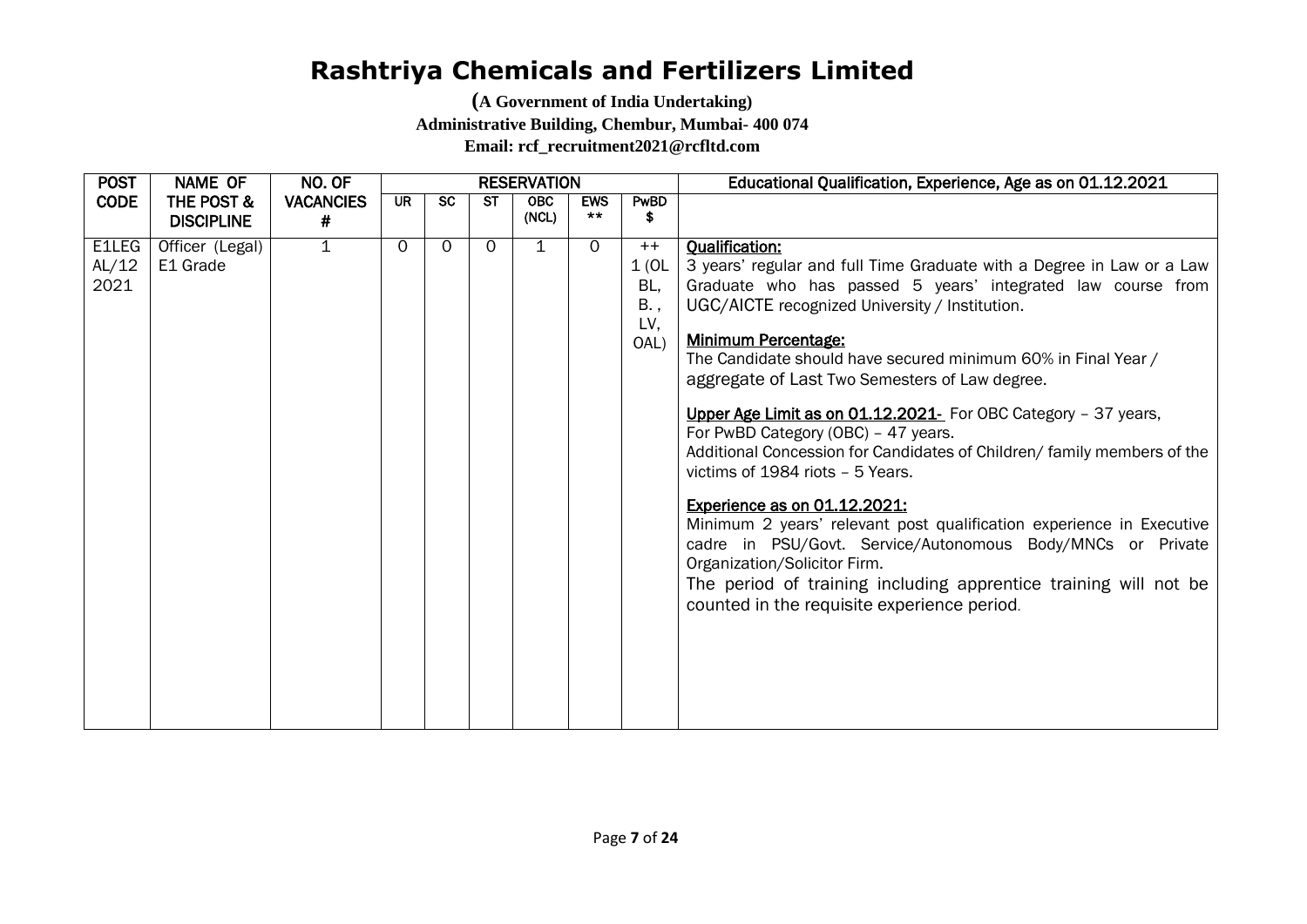| <b>POST</b><br><b>CODE</b> | <b>NAME OF</b><br>THE POST &<br><b>DISCIPLINE</b> | NO. OF<br><b>VACANCIES</b><br># | <b>RESERVATION</b> |           |           |              |                     |                                                                                          | Educational Qualification, Experience, Age as on 01.12.2021                                                                                                                                                                                                                                                                                                                                                                                                                                                                                                                                                                                                                                                                                                                                                                                                                                                                                                                                                                                                                                                                                                                                                                                                                                                                                                                                                                                                                                                                |
|----------------------------|---------------------------------------------------|---------------------------------|--------------------|-----------|-----------|--------------|---------------------|------------------------------------------------------------------------------------------|----------------------------------------------------------------------------------------------------------------------------------------------------------------------------------------------------------------------------------------------------------------------------------------------------------------------------------------------------------------------------------------------------------------------------------------------------------------------------------------------------------------------------------------------------------------------------------------------------------------------------------------------------------------------------------------------------------------------------------------------------------------------------------------------------------------------------------------------------------------------------------------------------------------------------------------------------------------------------------------------------------------------------------------------------------------------------------------------------------------------------------------------------------------------------------------------------------------------------------------------------------------------------------------------------------------------------------------------------------------------------------------------------------------------------------------------------------------------------------------------------------------------------|
|                            |                                                   |                                 | <b>UR</b>          | <b>SC</b> | <b>ST</b> | OBC<br>(NCL) | <b>EWS</b><br>$***$ | PwBD<br>\$                                                                               |                                                                                                                                                                                                                                                                                                                                                                                                                                                                                                                                                                                                                                                                                                                                                                                                                                                                                                                                                                                                                                                                                                                                                                                                                                                                                                                                                                                                                                                                                                                            |
| FINE4<br>/1220<br>21       | Manager<br>E4<br>(Finance)<br>Grade               | 2 (backlog)                     | $\Omega$           | $\Omega$  | $\Omega$  | $\mathbf{1}$ | $\mathbf 1$         | $\mathbf 1$<br>PwBD<br>in<br>(OA/O)<br>L/BL/<br>OAL/B<br>LOA/H<br>$H)$ in<br>OBC/E<br>WS | <b>Qualification:</b><br>CA / CMA or Regular and full time graduation in commerce, accounting/<br>Finance discipline (B. Com, BMS, BAF, BBA) plus MBA/MMS or other<br>equivalent post-graduate degree (regular and fulltime) in Financial<br>Management /having Finance as major Subject from recognized<br>Universities. M. Comm. Qualification will not be considered.<br><b>Minimum Percentage:</b><br>No percentage criteria for CA / CMA.<br>"Minimum 60% in Final Year / aggregate of Last Two Semesters of<br>qualifying Post-graduation degree" i.e. final year of MBA/MMS or other<br>equivalent post-graduate degree in Finance Management.<br>Wherever CGPA/OGPA grade is awarded in a Degree, the candidate will<br>have to obtain equivalent percentage of marks from concerned<br>University/ Institute and mention the percentage in the Application.<br>Post Qualification Inline Experience as on 01.12.2021-<br>Minimum 12 years post qualification experience in executive cadre<br>dealing with Accounting and financial matters, including Auditing/<br>budgeting/taxation. The period of training /internship/article ship will not<br>be counted in the requisite experience period as on 01.12.2021. The<br>experience should be after acquiring minimum prescribed qualification.<br>Knowledge in SAP FICO module desirable.<br>Upper Age Limit as on 01.12.2021- 42 for EWS Category, For OBC<br>Category - 45 years, For PwBD Category (EWS) - 52 years, For PWBD<br>Category (OBC) - 55 years. |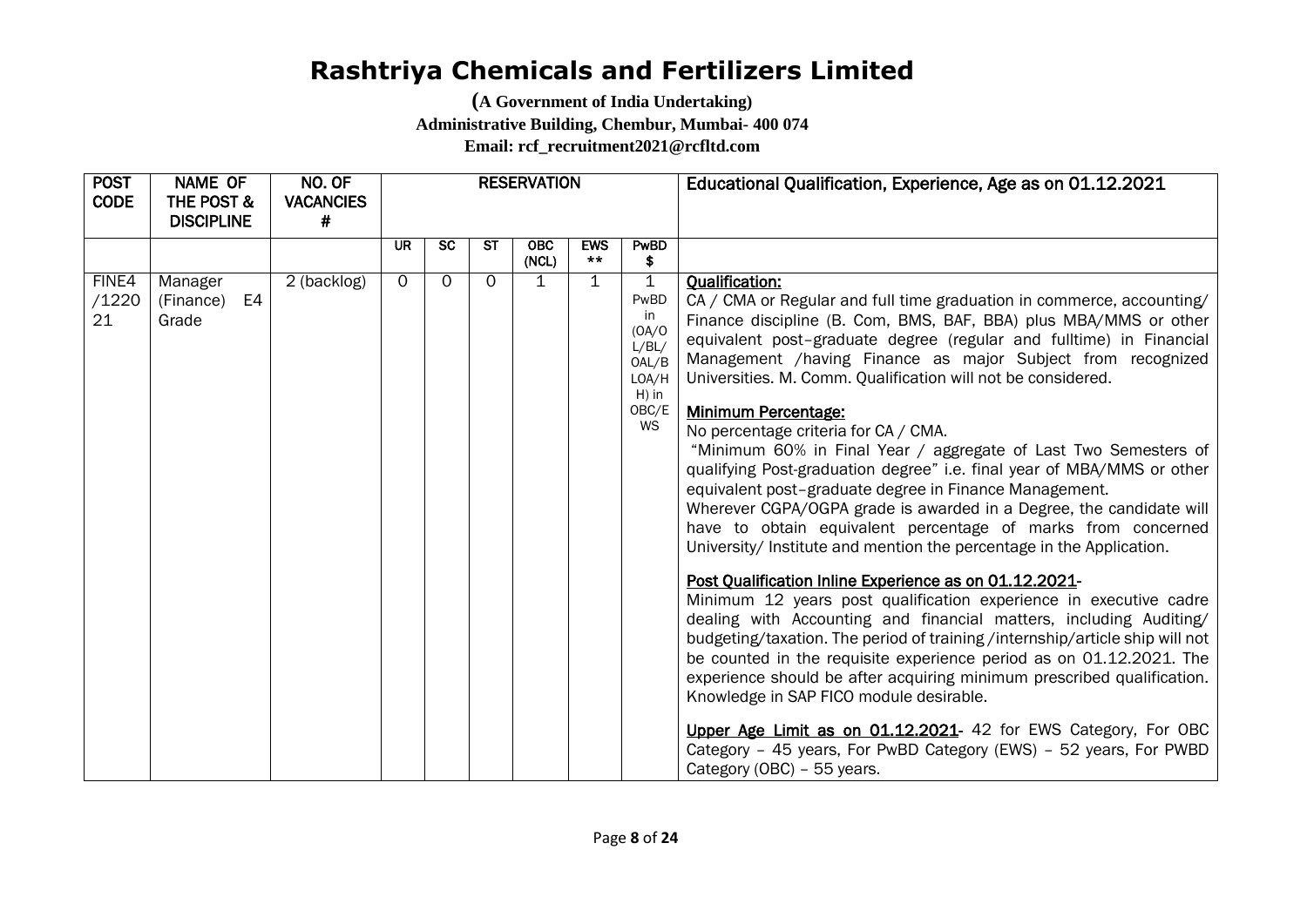**(A Government of India Undertaking)** 

**Administrative Building, Chembur, Mumbai- 400 074**

**Email: rcf\_recruitment2021@rcfltd.com**

| <b>POST</b><br><b>CODE</b> | <b>NAME OF</b><br>THE POST &<br><b>DISCIPLINE</b> | NO. OF<br><b>VACANCIES</b><br># |          |           |           | <b>RESERVATION</b>  |                     |                                                                | Additional Concession for Candidates of Children/ family members of the<br>victims of 1984 riots - 5 Years<br>Maximum upper age of the applicants shall not exceed 56 years including all<br>possible age relaxations.<br>Educational Qualification, Experience, Age as on 01.12.2021                                                                                                                                                                                                                                                                                                                                                                                                                                                                                                                  |
|----------------------------|---------------------------------------------------|---------------------------------|----------|-----------|-----------|---------------------|---------------------|----------------------------------------------------------------|--------------------------------------------------------------------------------------------------------------------------------------------------------------------------------------------------------------------------------------------------------------------------------------------------------------------------------------------------------------------------------------------------------------------------------------------------------------------------------------------------------------------------------------------------------------------------------------------------------------------------------------------------------------------------------------------------------------------------------------------------------------------------------------------------------|
|                            |                                                   |                                 | UR       | <b>SC</b> | <b>ST</b> | <b>OBC</b><br>(NCL) | <b>EWS</b><br>$***$ | PwBD<br>\$                                                     |                                                                                                                                                                                                                                                                                                                                                                                                                                                                                                                                                                                                                                                                                                                                                                                                        |
| <b>FIN</b><br>E1/1<br>2202 | Officer<br>(Finance)<br>(E1 Grade)                | 1 (Backlog)                     | $\Omega$ | $\Omega$  |           | $\Omega$            | $\Omega$            | 1<br>PwBD<br>in<br>OA/O<br>L/BL/<br>OAL/<br><b>BLOA</b><br>/HH | CA / CMA only<br><b>Qualification:</b><br>Minimum Percentage: No percentage criteria for CA / CMA.<br>Post Qualification Inline Experience as on 01.12.2021- Minimum<br>2 years post qualification experience in executive cadre dealing<br>with Accounting and financial matters, including Auditing/<br>budgeting/taxation. The period of training /internship/article ship<br>will not be counted in the requisite experience period as on<br>01.12.2021. The experience should be after acquiring minimum<br>prescribed qualification. Knowledge in SAP FICO module desirable.<br>Upper Age Limit as on 01.12.2021- For ST Category - 39 years, for<br>ST PwBD category - 49 years.<br>Additional Concession for Candidates of Children/ family members<br>of the victims of 1984 riots - 5 Years. |
|                            | <b>Total</b>                                      | 18                              |          |           |           |                     |                     |                                                                |                                                                                                                                                                                                                                                                                                                                                                                                                                                                                                                                                                                                                                                                                                                                                                                                        |

*++ 1 Post (OL BL, B, LV, OAL) is clubbed for the posts of Officer(Legal) E1 Grade, Officer (Hindi) – E1 Grade, Officer (HR) – E1 Grade*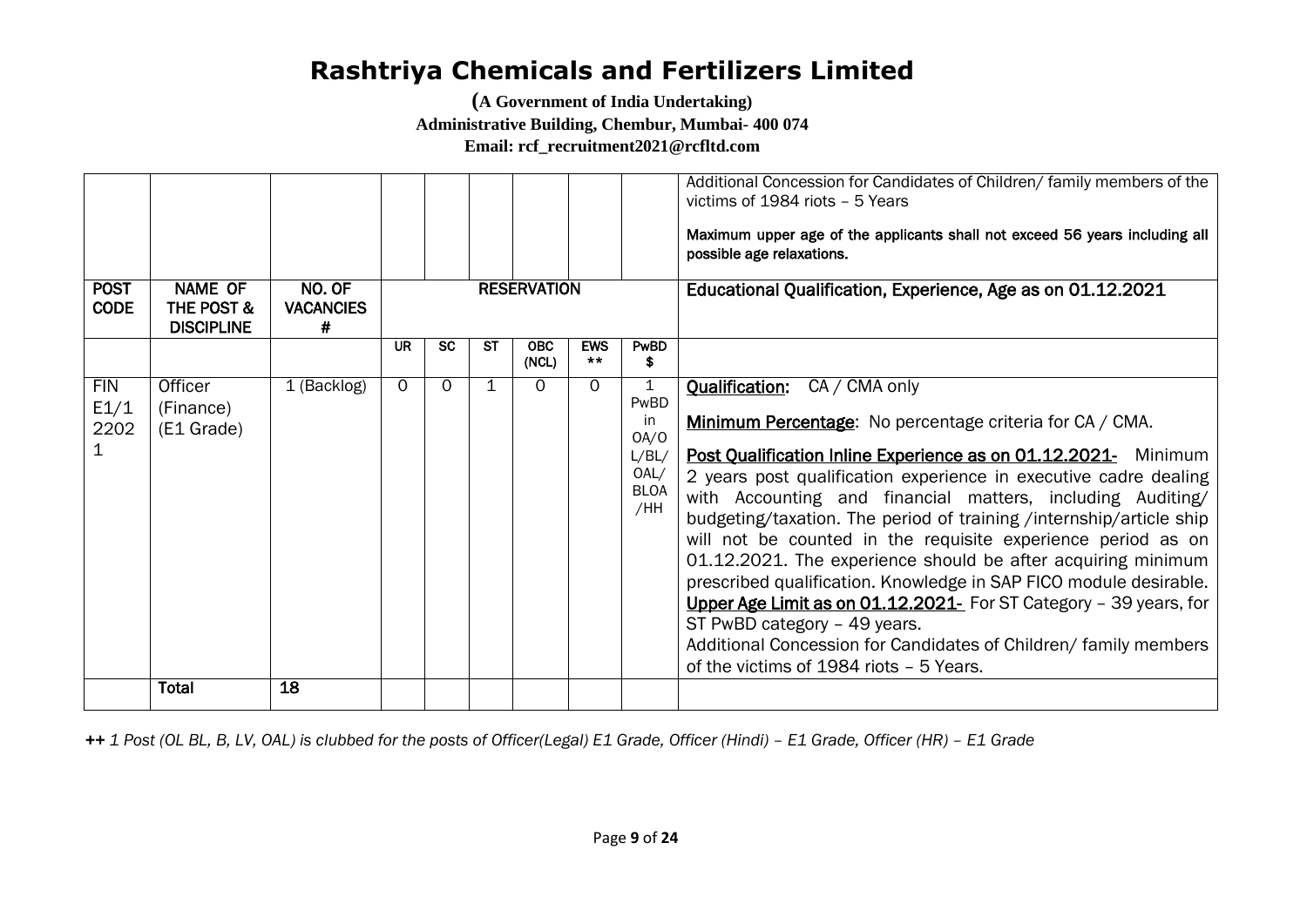**(A Government of India Undertaking) Administrative Building, Chembur, Mumbai- 400 074 Email: rcf\_recruitment2021@rcfltd.com**

Abbreviations:

"UR" - Unreserved; "SC" - Scheduled Caste; "ST" - Scheduled Tribe; "OBC (NCL)" - Other Backward Classes (Non-Creamy Layer); "EWS"- Economically Weaker Section: "PwBD" - Divvangian or Persons with Benchmark Disabilities: "OL" = One Leg: "BL" = Both Legs: ""LV" = Low Vision: "B" = Blind: "OAL" = One Arm *and One Leg; "HH" = Hearing Impaired "BLOA" = Both Leg One Arm*

*# The number of vacancies are tentative and may increase or decrease at the sole discretion of RCF Ltd and in Compliance of the Presidential Directives on reservation at the time of appointment. Accordingly, RCF Ltd reserves the right to cancel/restrict/enlarge/modify/alter the requirements advertised, if need so arises, without any further notice or assigning any reason. In addition to the notified vacancies a panel of candidates shall also be proposed for unforeseen vacancies, including but not limited to vacancies caused by cessation of service of selected candidates, arising within one year from date of empanelment. Posts shall be filled according to reservation position. Accordingly, SC/ST/OBC/EWS/PwBD category candidates are encouraged to apply. Further, RCF Ltd also reserves the right to raise/relax the minimum eligibility standards and to fill/ not to fill all or any of the above positions.* 

*\$ PwBD reservation is applied on horizontal inter-locking basis in either of UR/SC/ST/OBC/EWS vacancies.* 

*The PwBD categories identified for above posts are as per the latest list of " Posts identified for Persons with Disabilities (New)" available on the website of Office of the Chief Commissioner for Persons with Disabilities, Ministry of Social Justice and Empowerment, Government of India at http://www.ccdisabilities.nic.in as on the date of advertisement.*

*In case suitable persons with prescribed benchmark disability are not available, it may be filled by interchange among the other categories of benchmark disabilities identified for reservation.* 

*Accordingly, candidates other than PwBD category may also apply against the vacancies reserved for PwBD. However, their candidature will be considered in the event of non-availability of suitable candidates belonging PwBD category.* 

*\*\* EWS vacancies are tentative and subject to further directives of Government of India and outcome of any litigation. The appointment against the* reserved vacancies for EWS will be provisional and is subject to the Income and Asset certificate being verified through the proper channels and if the *verification reveals that the claim to belong to EWS is fake/false the services will be terminated forthwith without assigning any further reasons and without prejudice to such further action as may be taken under the provisions of the Indian Penal Code for production of fake/false certificate. The Income and Asset Certificate issued by any one of the authorities mentioned in the prescribed format as given on our website shall only be accepted as proof of candidate's claim as belonging to EWS.*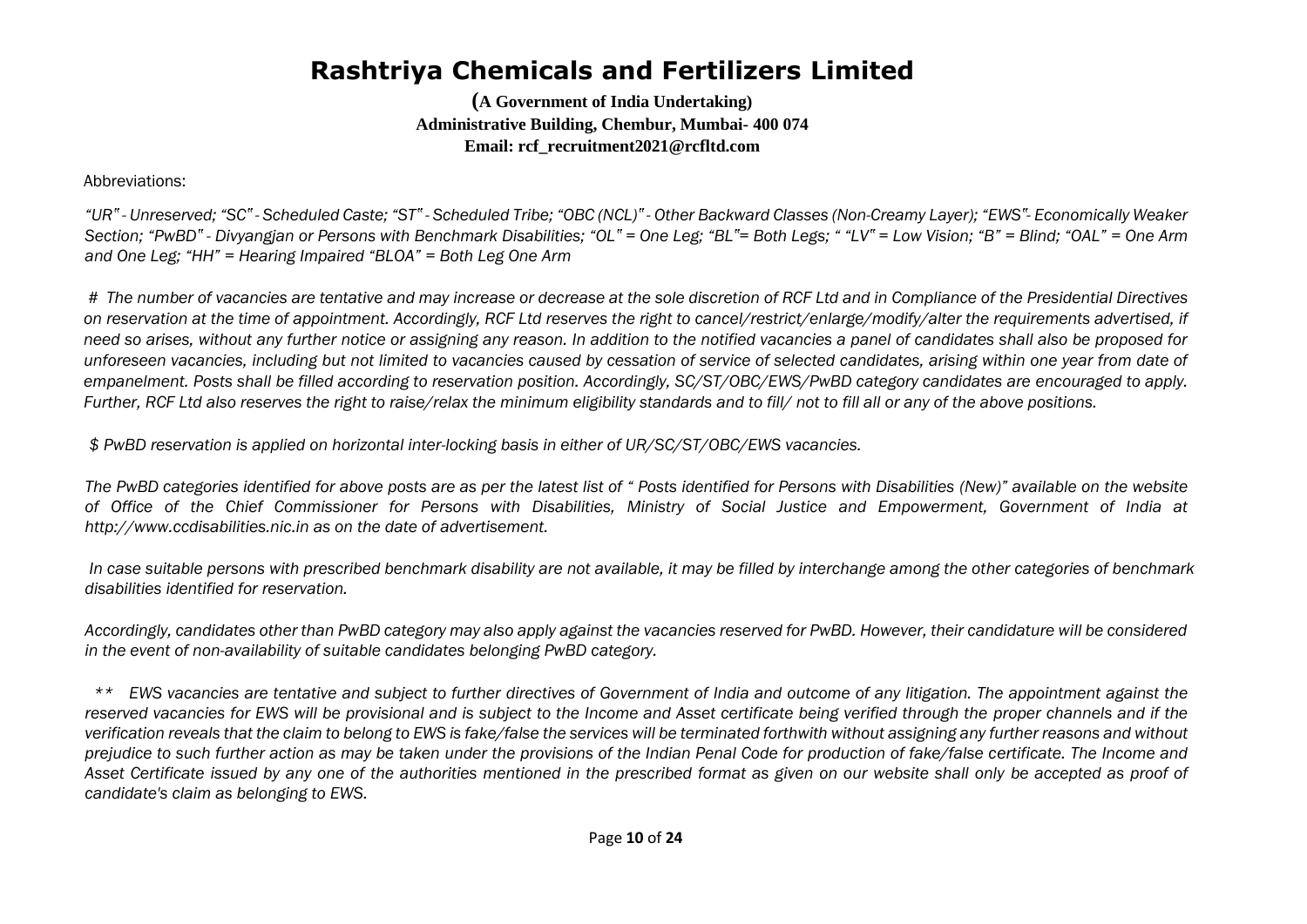**(A Government of India Undertaking) Administrative Building, Chembur, Mumbai- 400 074 Email: rcf\_recruitment2021@rcfltd.com**

The postings of the selected candidates may be at any of the Units (Trombay / Thal) / Area offices of the company throughout India or at any project site as decided by the Management. The selected candidate will be assigned jobs/functions/assignments as per the business requirements of the Company including shift operations.

### II) RESERVATION / CONCESSIONS / RELAXATIONS.

- a. Reservation of Posts for SC/ST/OBC(NCL)/PwBD/EWS categories candidates and relaxation thereof categories will be as per DPE guidelines.
- b. Category {SC/ST/OBC/PwBD/EWS} once submitted will not be changed.
- c. SC/ST/OBC/EWS candidates can be considered under general standards of merit against the un-reserved posts provided no relaxation in age, qualification etc. is availed of/extended to them, wherever applicable.
- d. For claiming relaxation, the reserved category candidates should submit copy of Caste/PwBD certificate(s), in the Proforma prescribed by Govt. of India, issued by the Competent Authority, along with application form at the time of appearing for personal interview. If the certificate has been issued in a language other than English/Rajbhasha (Hindi), the candidates should submit a self- certified translated copy of the same either in English or Rajbhasha (Hindi).
- e. Candidates belonging to OBC category but falling in creamy layer are not entitled to OBC reservation benefits. Accordingly, such candidates may choose to apply against the "UR" positions provided they meet the age criteria applicable to General category candidates and indicate their category as "General". RCF Ltd being a Central Public Sector Undertaking, only those communities that are mentioned in the common list of OBC notified by Government of India shall be treated as OBC for the purpose of reservation for employment under Central Government. Relevant list can be viewed at http://www.ncbc.nic.in. Accordingly, for claiming the benefit of OBC (NCL) category, candidate should submit & shall subsequently produce his latest caste certificate in the proforma prescribed by Government of India, applicable for purpose of reservation in appointment to posts under Govt. of India/Central Government /Public Sector Undertaking, as contained in DOPT Memo No.36036/2/2013-Estt/(Res.) dated 30.05.2014 from a Competent Authority issued on 1st April 2021 or thereafter. Such certificate should specifically state the candidate does not belong to the persons/sections (creamy layer) as mentioned in column 3 of the schedule to the Department of Personnel & Training, Government of India OM No. 36012/22/93-Estt. (SC/ST) dated 08.09.1993 and modifications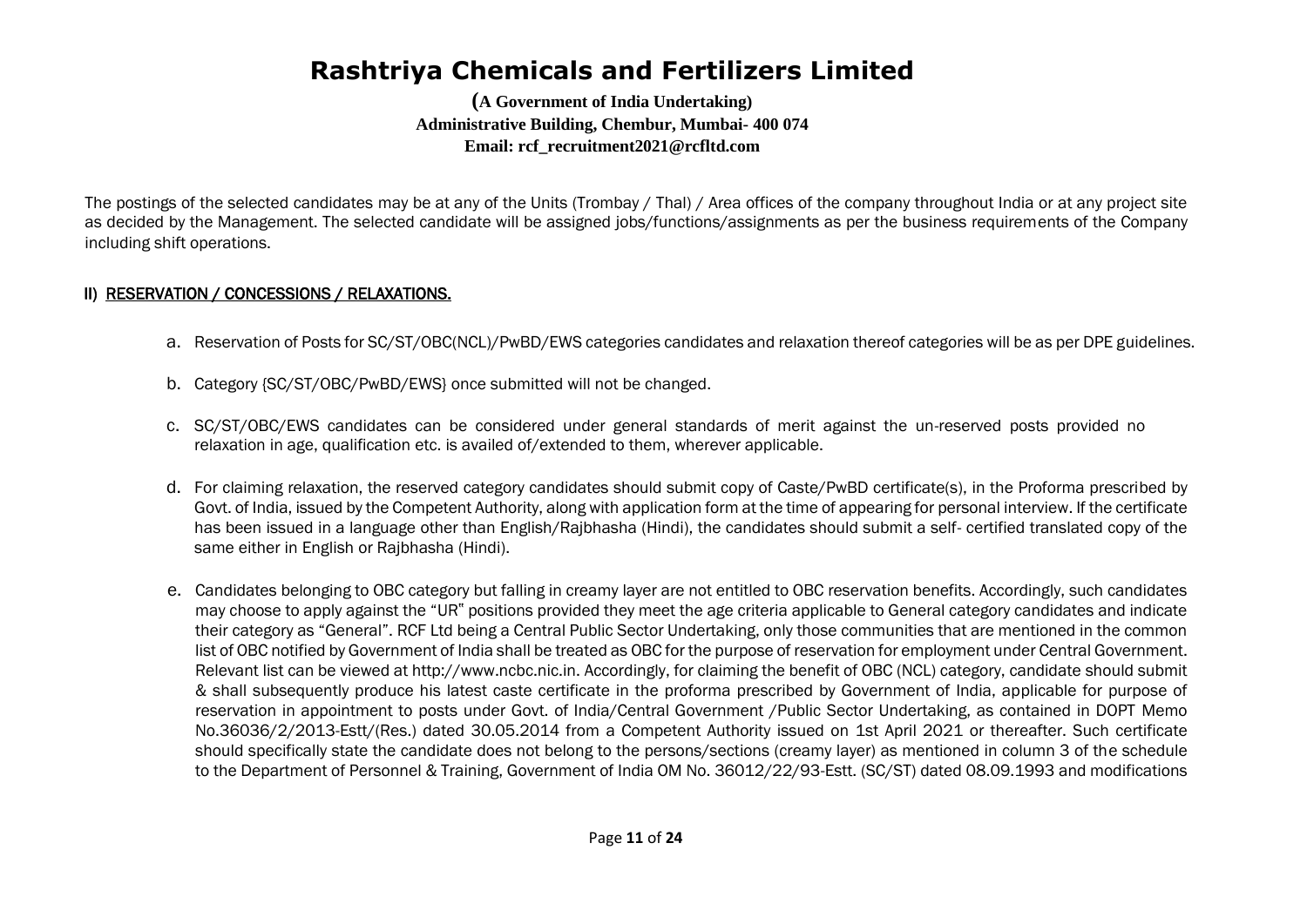**(A Government of India Undertaking) Administrative Building, Chembur, Mumbai- 400 074 Email: rcf\_recruitment2021@rcfltd.com**

issued vide OM No. 36033/1/2013 Estt.(Res.) dated 13.09.2017. Further the OBC (NCL) candidates will have to give a self-declaration, at the time of documents verification indicating that they belong to OBC (NCL).

- f. Candidates applying under EWS category has to submit Income and Assets certificate issued by the competent authority in the prescribed format (as given in advertisement). The income and the asset certificate issued on or after 1st April 2021 shall only be accepted as proof of candidates claim as belonging to EWS.
- g. Candidates belonging to PwBD category shall be considered only against the identified posts.

Under section 34 of "The Rights of Persons with Disabilities Act, 2016", persons with benchmark disabilities are eligible for reservation. The reserved categories of disabilities mentioned under this Act are namely (a) Blindness and low vision; (b) deaf and hard of hearing; (c) locomotor disability including cerebral palsy. leprosy cured, dwarfism, acid attack victims and muscular dystrophy; (d) autism, intellectual disability, specific learning disability and mental illness; (e) multiple disabilities from amongst persons under clauses (a) to (d) including deaf blindness in the posts identified for each disability. It may be noted that definition of the above specified disabilities will be as per "THE RIGHTS OF PERSONS WITH DISABILITIES ACT, 2016".

- h. Section 2(r) of The Rights of Persons with Disabilities Act 2016, defines "person with benchmark disability" as a person duly certified by the certifying authority with:
	- a. not less than 40% of a specified disability where specified disability has not been defined in measurable terms and;
	- b. a disability where specified disability has been defined in measurable terms.

Accordingly, a person with a specified disability listed in the schedule but not covered under Section 34(1), if certified by a certifying officer as a person with disability of 40% or above, in terms of provisions 7 of the Rights of Persons with Disabilities Act, 2016 shall be allowed concessions/relaxations available to PwBDs as mentioned in this advertisement and will be considered against unreserved vacancies. Further, those candidates, who want to avail of benefit of reservation, are required to submit a Disability Certificate issued by Competent Authority as per the Rights of Persons with Disabilities Rules, 2017, failing which their candidature as PwBD candidates will not be considered. If the certificate has been issued in a language other than English/Rajbhasha (Hindi), the candidates should submit a selfcertified translated copy of the same either in English or Rajbhasha (Hindi).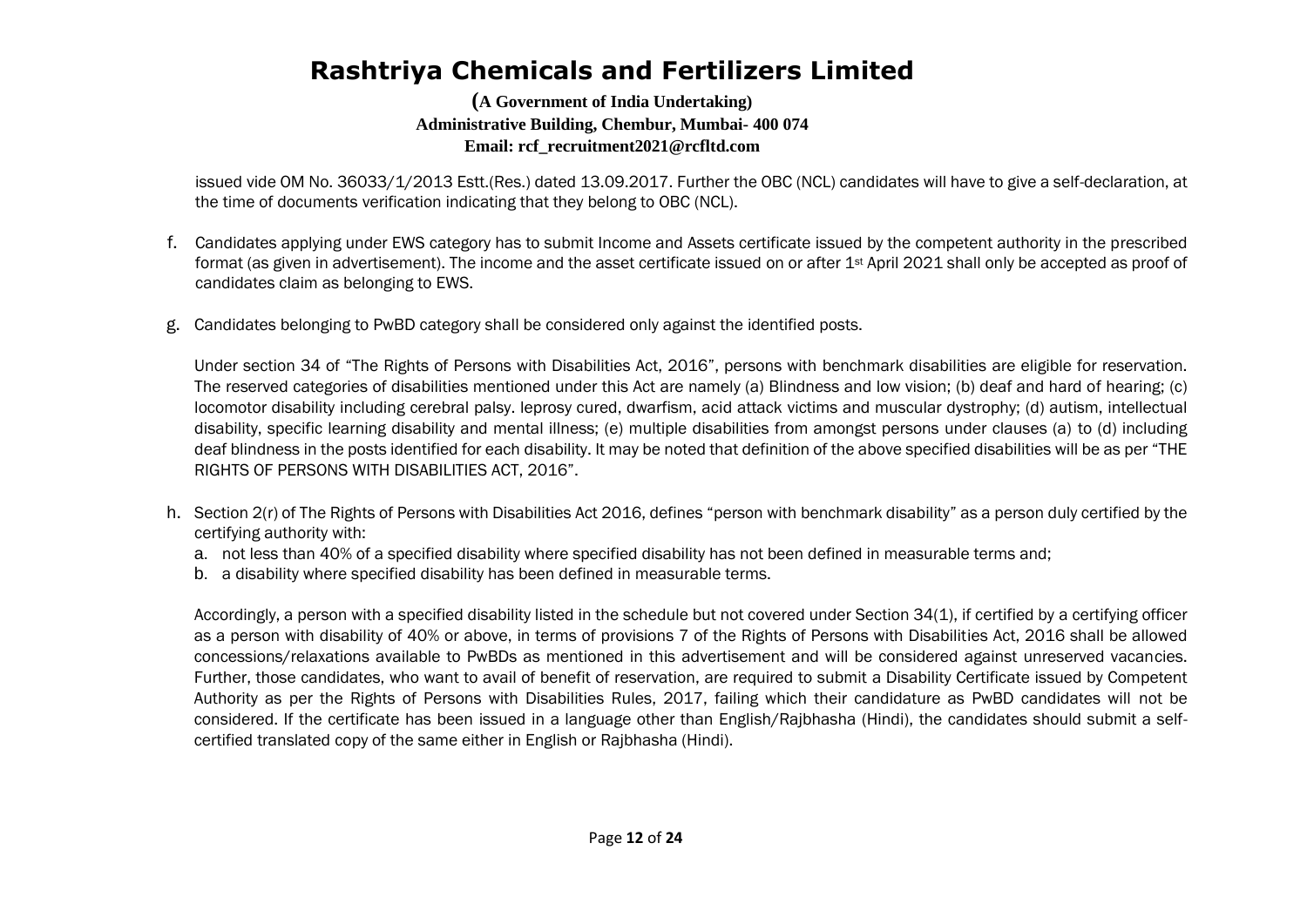**(A Government of India Undertaking) Administrative Building, Chembur, Mumbai- 400 074 Email: rcf\_recruitment2021@rcfltd.com**

- i. Persons with Benchmark Disabilities must be capable of performing the task assigned to them/take instructions using suitable aids and appliances.
- j. Prescribed reservations for PwBD and/Dependent of those killed or disabled in action will be applied on horizontal inter-locking reservation system basis as per Government of India guidelines. Candidates belonging to PwBD category shall be considered only against the identified posts.
- k. SC/ST/PwBD/Women candidates are exempted from payment of application fee at the time of online registration.
- l. Relaxation in age will be allowed upto 05 (five) years for SC/ST and 03 (three) years for OBC (NCL) candidates considered against reserved posts.
- m. "UR" PwBD candidates will be allowed age-relaxation upto 10 years, upto 15 years for SC/ST and upto 13 years for OBC (NCL) candidates, if considered against reserved posts.
- n. Accordingly, maximum age limit is specified for each category and each post in the table mentioned above.

### III) DATE OF RECKONING ELIGIBILITY CRITERIA.

The cut-off date for determining eligibility criteria in respect of minimum educational qualification shall be 01.12.2021 and age and experience shall be 01.12.2021 and will remain unchanged irrespective of any reason whatsoever.

### IV) APPLICATION FEES.

Non - refundable application fee of ₹1000/- (Rupees One Thousand only) plus Bank Charges and applicable taxes (GST) for the post of Officer Category are required to be paid by General, OBC and EWS category candidates at the time of submission of online application form. Candidates can opt to pay either through internet banking account or credit/ debit card. No other mode of payment of application fee would be accepted. Application fee once paid will not be refunded under any circumstances. Candidates are, therefore, advised to verify their eligibility before payment of application fee. SC/ST/PwBD category and Women Candidates are exempted from payment of Application Fees.

### V) NATURE OF JOB FOR OFFICER:

The company has two units in operations at Thal – Alibag & Trombay- Mumbai and a nationwide Marketing Network. The posting of the selected candidate may be at any of units of the company as decided by Management.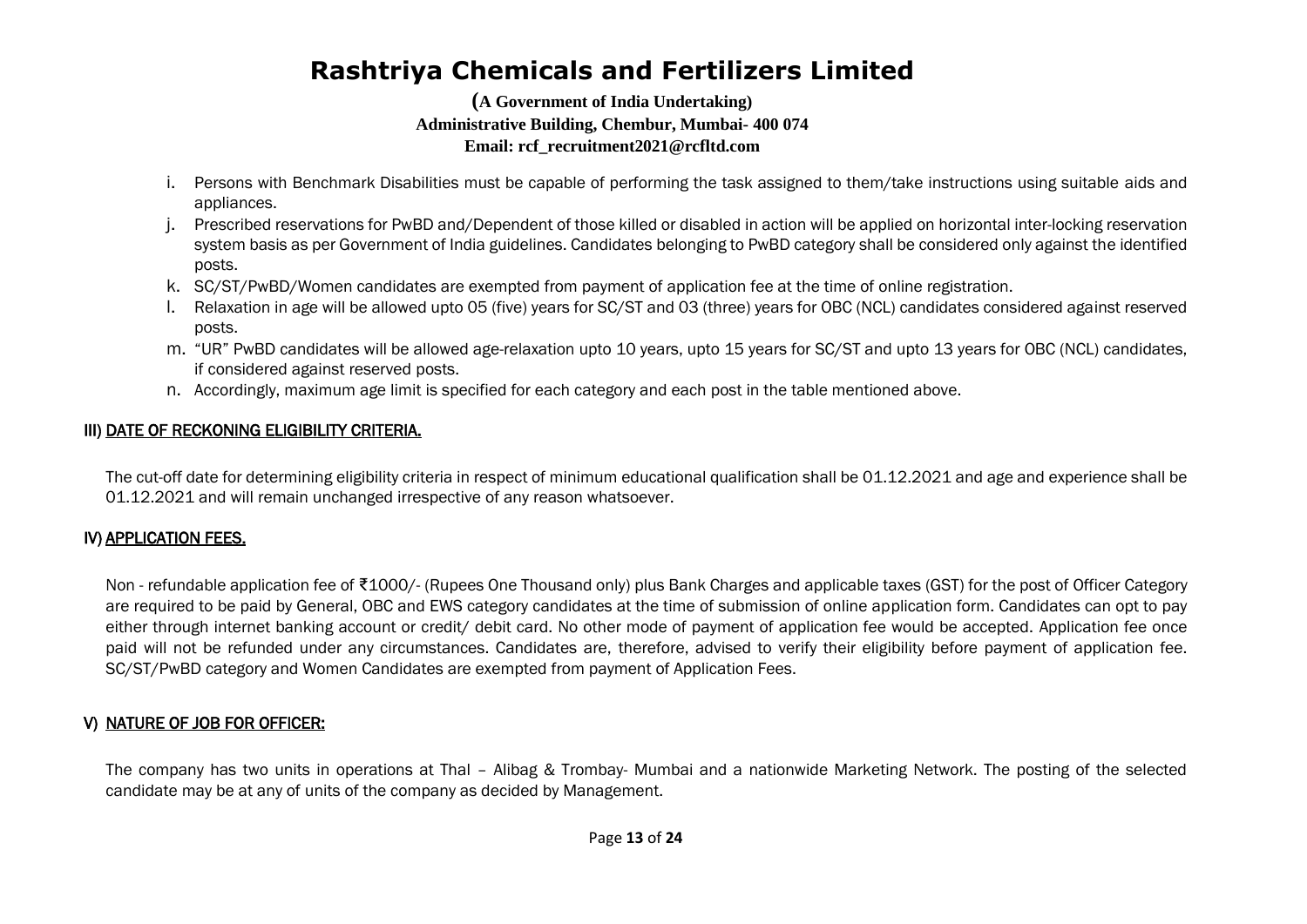**(A Government of India Undertaking) Administrative Building, Chembur, Mumbai- 400 074 Email: rcf\_recruitment2021@rcfltd.com**

The job requires working in rotating shifts including night shift. The Officers may be posted in any plant/location subject to exigencies of work. Also, this job requires high level of physical fitness. The candidates if selected / provisionally selected would be required to meet the medical and physical fitness standards for post failing which they shall be considered ineligible and not qualifying the criteria.

### VI) SALARY AND OTHER BENEFITS

### Recruitment - Post, Grade, Scale of pay & Gross Salary of Officer category

Officer (E1 Grade): - Officers will be appointed in the E1 grade in pay scale of Rs. 40,000 - 1,40,000, the minimum total Monthly Gross salary works out to Rs. 75,000/- (Approx.) include Basic Pay +VDA (27.20%)+Perks (34%)+HRA (27%). The initial basic pay will be Rs. 40000/- per month.

Officer (Medical) (E1 Grade): - Officers will be appointed in the E1 grade in pay scale of Rs. 40,000 - 1,40,000, the minimum total Monthly Gross salary works out to Rs. 83,000/- (Approx.) include Basic Pay +VDA (27.20%)+Perks (34%)+HRA (27%)+NPA (20%). The initial basic pay will be Rs. 40000/- per month.

Manager (E4 Grade): - Officers will be appointed in the E4 grade in pay scale of Rs. 70000-200000, the minimum total Monthly Gross salary works out to Rs. 1,31,000/- (Approx.) include Basic Pay +VDA (27.20%)+Perks (34%)+HRA (27%). The initial basic pay will be Rs. 70000/- per month.

Sr. Manager (E5 Grade): - Officers will be appointed in the E5 grade in pay scale of Rs. 80000-220000, the minimum total Monthly Gross salary works out to Rs. 1,50,000/- (Approx.) include Basic Pay +VDA (27.20%)+Perks (34%)+HRA (27%). The initial basic pay will be Rs. 80000/ per month.

Besides, on absorption, the employee is entitled to company accommodation (Accommodation in the Company's township will be provided in Thal Unit and is subject to availability in Trombay Unit). Performance Related Pay (PRP), Free Medical Facility for self and dependents, Gratuity, Contributory Provident Fund, Accident Insurance, Pension Scheme and Social Security Schemes as per Company rules. The selected candidates shall be placed at the minimum of basic of respective payscale.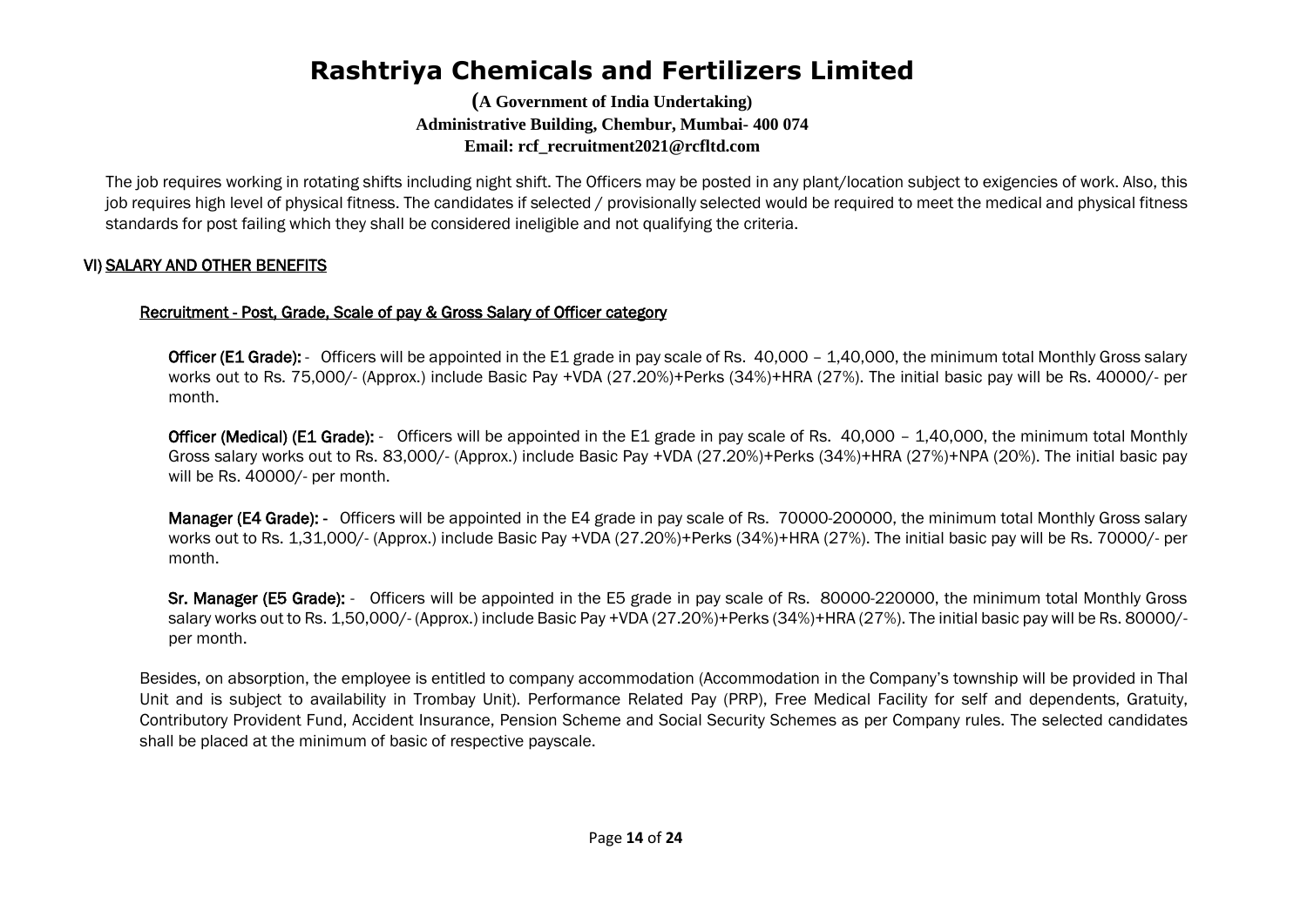**(A Government of India Undertaking) Administrative Building, Chembur, Mumbai- 400 074 Email: rcf\_recruitment2021@rcfltd.com**

### VII) SELECTION PROCESS

All the candidates found eligible for the post of Manager (CC Lab), Senior Manager (CC Lab), Officer (HR), Officer (Hindi), Officer (Horticulture), Officer (Medical), Officer (Legal), Manager (Finance) and Officer (Finance) will be called for Personal Interview.

#### VIII) PERSONAL INTERVIEW

- i. All the eligible candidates will be provisionally called for personal interview. Interview call letters in respect of such eligible & provisionally shortlisted candidates will be uploaded on RCF Ltd website and such candidates will also be intimated for the same through SMS on their mobile number and/or through email on their e-mail address as mentioned in their online application form. However, RCF Ltd will not be responsible for any delay or non-delivery of intimation sent electronically through SMS or e-mail, as the case may be. No other communication will be sent to such candidates for this purpose.
- ii. For appearing for personal interview all outstation candidates will be reimbursed to and fro III tier AC Train / Bus fare (restricted to III Tier AC fare). The reimbursement will be done only for correspondence address mentioned by the candidate in the application form. Mode of reimbursement shall be through transfer to bank account.
- iii. It may be noted that candidates will be called for personal interview provisionally on the basis of information submitted by them in online application form and their candidature will be considered vis-à-vis eligibility criteria for the post applied for as mentioned in the advertisement. It may be noted that the scrutiny of documents required to ascertain the eligibility criteria will be done before Personal Interview only. Candidates not meeting the eligibility criteria or not in possession of complete requisite original documents will be declared as ineligible and will not be allowed to attend the personal interview and no TA will be paid to them. Further, no queries shall be entertained in this regard.
- iv. The documents of the candidates will be verified before appearing for Personal Interview. If any candidate fails to meet the eligibility criteria and/or is not able to provide required supporting documents of eligibility criteria before the Personal Interview, will not be allowed to appear for the Personal Interview.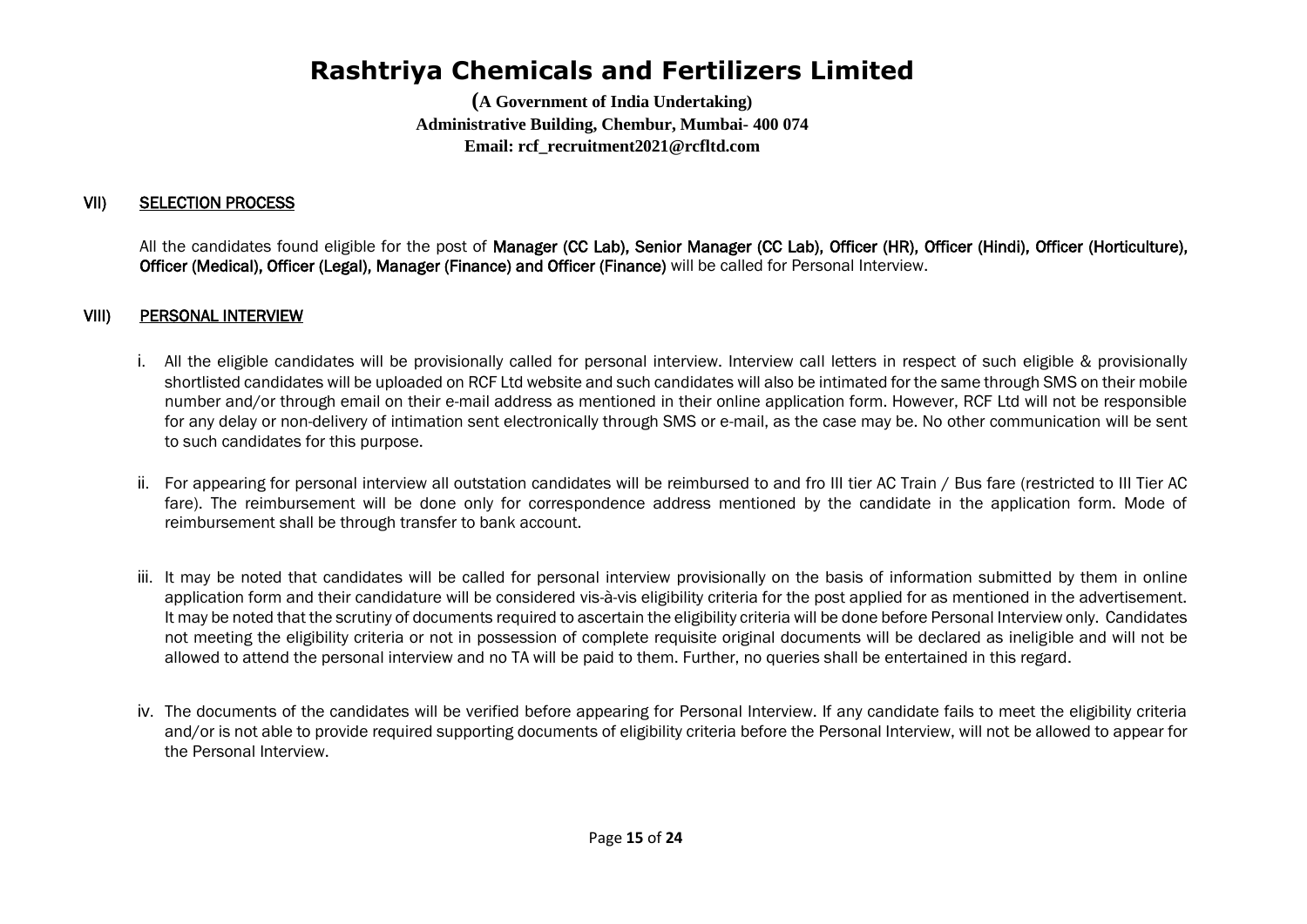**(A Government of India Undertaking) Administrative Building, Chembur, Mumbai- 400 074 Email: rcf\_recruitment2021@rcfltd.com**

v. It may be noted that candidates will be called for Personal Interview provisionally on the basis of information submitted by them in online application form and their candidature will be considered vis-à-vis eligibility criteria for the post applied for as mentioned in the advertisement. It may be noted that the scrutiny of documents required to ascertain the eligibility criteria will be done before Personal Interview only. Candidates not meeting the eligibility criteria or not in possession of complete requisite original documents will be declared as ineligible and will not be allowed to attend the Personal Interview and no TA will be paid to them. Further, no queries shall be entertained in this regard.

### IX) FINAL SELECTION:

i. Separate merit list will be drawn for UR/SC/ST/OBC/PwBD/EWS candidates with reference to the number of available vacancies for each category. Merit list of suitable candidates shall be prepared on the basis of performance in the personal interview, with following weightages:

#### Personal Interview Criteria:

| Sr.          | Criteria                                                          | <b>Marks</b> |
|--------------|-------------------------------------------------------------------|--------------|
| <b>No</b>    |                                                                   |              |
|              | Personality & Communication Skills                                | 15           |
| ii           | Subject Knowledge                                                 | 50           |
| iii          | Nature of Experience                                              | 20           |
| iv           | General Awareness/ Knowledge of Computer/Additional Qualification | 15           |
| <b>Total</b> |                                                                   | 100          |

ii. Candidates have to qualify in the Personal Interview with **average of 50% marks in interview.** 

iii. The documents of the candidates will be verified before appearing for Personal Interview. If any candidate fails to meet the eligibility criteria and/or is not able to provide required supporting documents of eligibility criteria before the Personal Interview, will not be allowed to appear for the Personal Interview.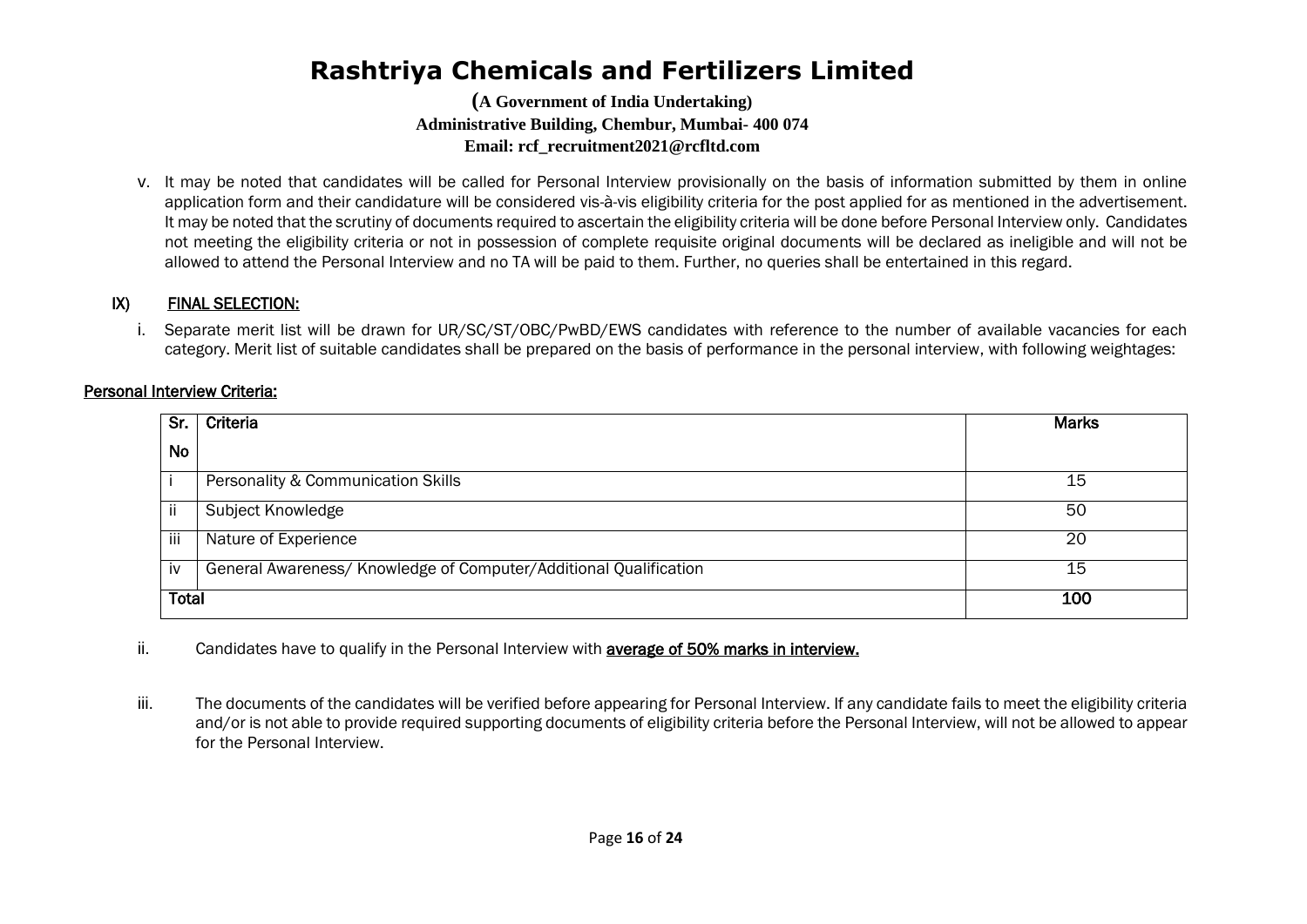**(A Government of India Undertaking) Administrative Building, Chembur, Mumbai- 400 074 Email: rcf\_recruitment2021@rcfltd.com**

#### iv. PRE-EMPLOYMENT MEDICAL EXAM

Desirous candidates seeking employment with RCF Ltd. need to be medically fit as per RCF Ltd pre-employment medical standards. If candidate referred for a medical examination does not mean final selection and selection will be subject to being declared as Medically Fit by RCF Ltd. designated Physician and subject to fulfilment of other eligibility criteria w.r.t Academic Qualification, Age, Valid Caste Certificate (as applicable), Income Certificate, Disability Certificate, Work experience, NOC, relieving letter from previous employer etc. as may be applicable.

General Medical Examination Comprises 1) Physical examination 2) Audiometry 3) Electrocardiogram 4) Vision tests, Eye test 5) Pathology investigation (Blood and Urine) 6) XRay Chest P.A. View 7) Lung Function Test 8) Height and Weight 9) Body Mass index, etc 10) And any other further medical examination recommended by RCF Medical Officer as per circumstance.

#### X) HOW TO APPLY

Candidates can apply online only. No other mode of application will be accepted.

#### IMPORTANT POINTS TO BE NOTED BEFORE REGISTRATION

#### A. Guidelines for scanning

Before applying online, a candidate will be required to have a scanned (digital) image of own photograph and signature as per the specifications given below.

Photograph Image: (4.5cm × 3.5cm)

- Photograph must be a recent passport style colour picture.
- Make sure that the picture is in colour, taken against a light-coloured, preferably white, background.
- Look straight at the camera with a relaxed face
- If the picture is taken on a sunny day, have the sun behind you, or place yourself in the shade, so that you are not squinting and there are no harsh shadows
- If you have to use flash, ensure there's no "red-eye"
- If you wear glasses make sure that there are no reflections and your eyes can be clearly seen.
- Caps, hats and dark glasses are not acceptable. Religious headwear is allowed but it must not cover your face.
- Dimensions 200 x 230 pixels (preferred)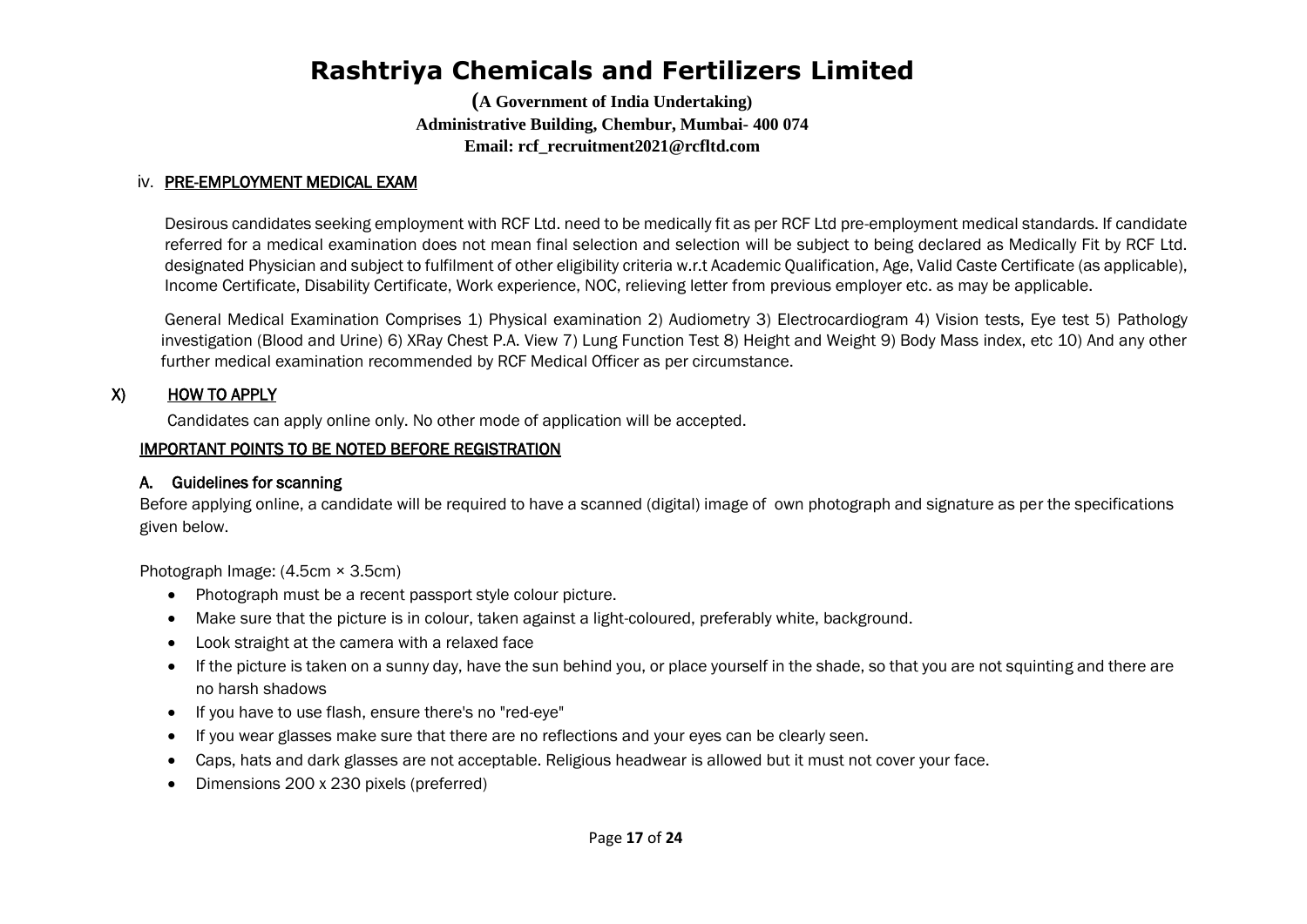**(A Government of India Undertaking) Administrative Building, Chembur, Mumbai- 400 074 Email: rcf\_recruitment2021@rcfltd.com**

- Size of file should be between 20kb–50 kb
- Ensure that the size of the scanned image is not more than 50kb. If the size of the file is more than 50 kb, then adjust the settings of the scanner such as the DPI resolution, no. of colours etc., during the process of scanning.

Signature Image

• Size of file should be less than 20kb

### Application Registration

- 1. Candidates to go to the RCF website www.rcfltd.com  $\rightarrow$  HR  $\rightarrow$  Recruitment.
- 2. Click on the option "APPLY ONLINE" which will open a new screen.
- 3. For all the posts, candidates shall apply through RCF Portal for registration.
	- a. To register application, choose the tab "Register" and enter Name and Email-id. OTP will be sent to the Email ID mentioned in the registration details.
	- b. Candidate has to select LOGIN tab and enter Registered Email ID as username and OTP as password. Candidate is thereafter required to fill Online Application Form.
	- c. In case the candidate is unable to complete the application form in one go, candidate can save the data already entered by choosing "SAVE" Button prior to submission of the online application candidates are advised to use the "SAVE" Button facility to verify the details in the online application form and modify the same if required.
	- d. Candidates are advised to carefully fill and verify the details filled in the online application themselves as no change will be possible/ entertained after clicking the SUBMIT BUTTON.
	- e. The Name of the candidate or candidate's Father/ Mother etc. should be spelt correctly in the application as it appears in the Certificates/ Mark sheets/Identity proof. Any change/alteration found may disqualify the candidature.
	- f. Validate your details and Save your application by clicking "Save" button.
	- g. Candidates can proceed to upload Photo & Signature as per the specifications given in the Guidelines for Scanning and Upload of Photograph and Signature detailed under section "C".
	- h. Candidates can proceed to fill other details of the Application Form.
	- i. Modify details, if required, and click on 'SUBMIT' Button after verifying and ensuring that the photograph, signature uploaded and other details filled by you are correct.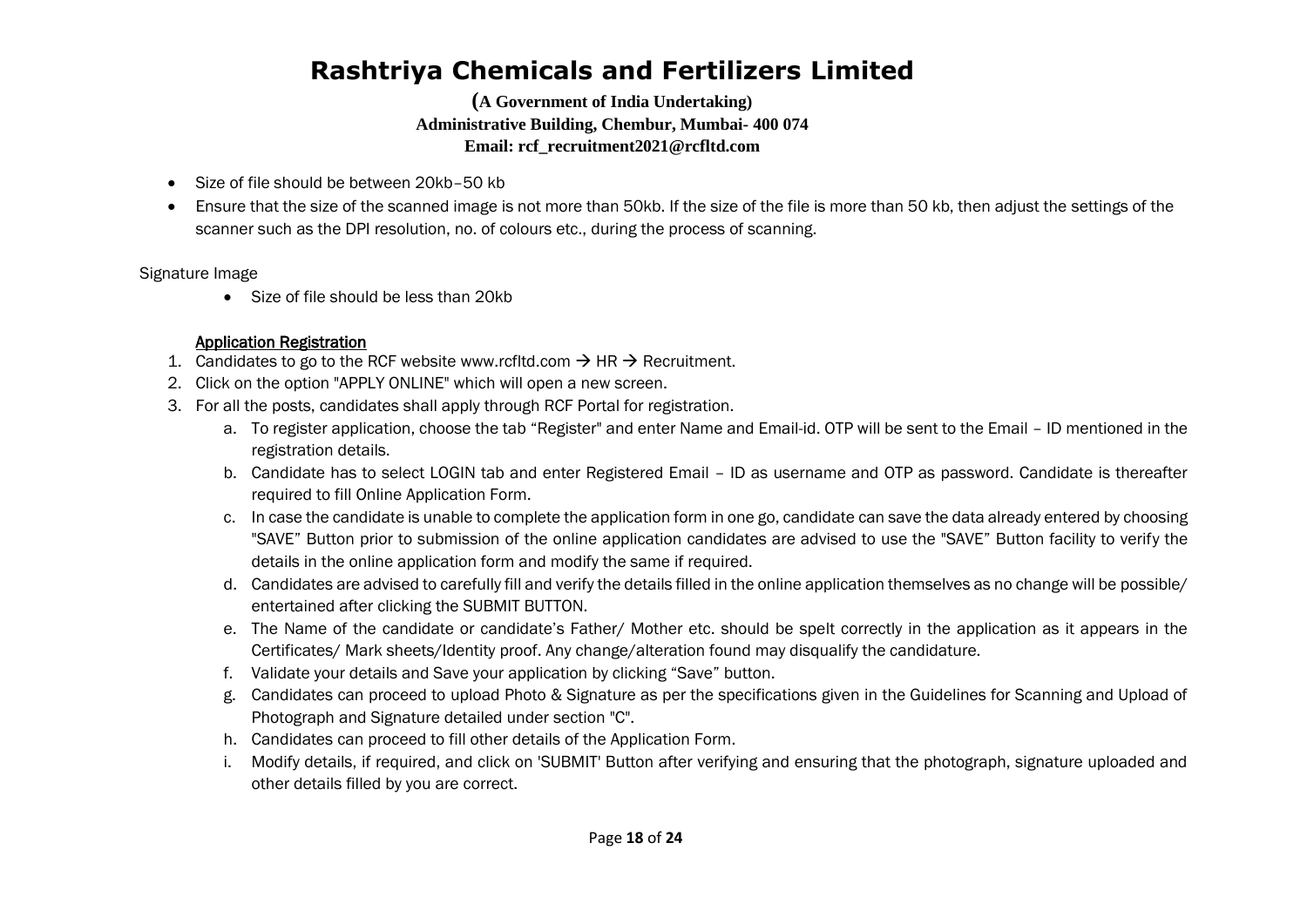**(A Government of India Undertaking) Administrative Building, Chembur, Mumbai- 400 074 Email: rcf\_recruitment2021@rcfltd.com**

- j. Click on 'Payment' Tab and proceed for payment.
- k. Click on 'Submit' button.

### B. PAYMENT OF FEES - ONLINE MODE

- 1. The application form is integrated with the payment gateway and the payment process can be completed by following the instructions.
- 2. The payment can be made by using Debit Cards (RuPay/Visa/MasterCard/Maestro) and Internet Banking.
- 3. After submitting your payment information in the online application form, PLEASE WAIT FOR THE INTIMATION FROM THE SERVER. DO NOT PRESS BACK OR REFRESH BUTTON IN ORDER TO AVOID DOUBLE CHARGE
- 4. On successful completion of the transaction, an e-Receipt will be generated.
- 5. Non-generation of 'E-Receipt' indicates PAYMENT FAILURE. On failure of payment, Candidates are advised to login again using their registered Email ID and Password and repeat the process of payment.
- 6. Candidates are required to take a printout of the e-Receipt and online Application Form containing fee details. Please note that if the same cannot be generated, online transaction may not have been successful.
- 7. To ensure the security of your data, please close the browser window once your transaction is completed.
- 8. There is facility to print application form containing fee details after payment of fees.

Your Online Application will not be registered unless you upload your Photograph, signature.

### C. PAYMENT OF FEES - ONLINE MODE (Wherever Applicable):

- 9. The application form is integrated with the payment gateway and the payment process can be completed by following the instructions.
- 10. The payment can be made by using Debit Cards (RuPay/Visa/MasterCard/Maestro) and Internet Banking.
- 11. After submitting your payment information in the online application form, PLEASE WAIT FOR THE INTIMATION FROM THE SERVER. DO NOT PRESS BACK OR REFRESH BUTTON IN ORDER TO AVOID DOUBLE CHARGE
- 12. On successful completion of the transaction, an e-Receipt will be generated.
- 13. Non-generation of 'E-Receipt' indicates PAYMENT FAILURE. On failure of payment, Candidates are advised to login again using their Provisional Registration Number and Password and repeat the process of payment.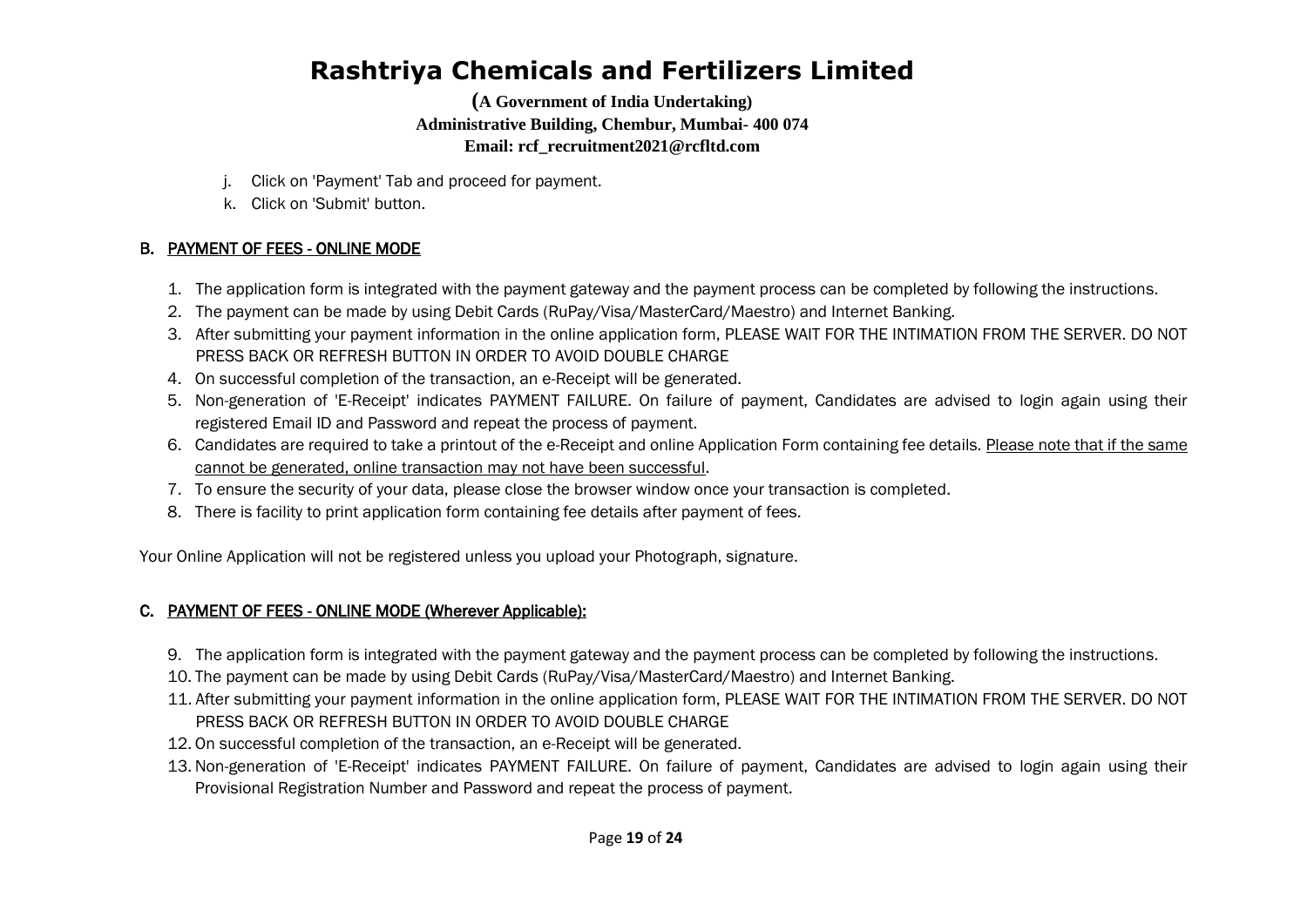**(A Government of India Undertaking) Administrative Building, Chembur, Mumbai- 400 074 Email: rcf\_recruitment2021@rcfltd.com**

- 14. Candidates are required to take a printout of the e-Receipt and online Application Form containing fee details. Please note that if the same cannot be generated, online transaction may not have been successful.
- 15. To ensure the security of your data, please close the browser window once your transaction is completed.
- 16. There is facility to print application form containing fee details after payment of fees.

Your Online Application will not be registered unless you upload your Photograph and signature.

### XI) ACTION AGAINST CANDIDATES FOUND GUILTY OF MISCONDUCT/ USE OF UNFAIR MEANS

Candidates are advised in their own interest that they should not furnish any particulars that are false, tampered with or fabricated and should not suppress any material information while submitting online application. At the time of examination, interview or in a subsequent selection procedure, if a candidate is (or has been) found guilty of –

(i) using unfair means or

- (ii) impersonating or procuring impersonation by any person or
- (iii) misbehaving in the examination/ interview hall or disclosing, publishing, reproducing, transmitting, storing or facilitating transmission and storage of contents of the test(s) or any information therein in whole or part thereof in any form or by any means, verbal or written, electronically or mechanically for any purpose or
- (iv) resorting to any irregular or improper means in connection with his/ her candidature or
- (v) obtaining support for his/ her candidature by unfair means, or

(vi) carrying mobile phones or similar electronic devices of communication in the examination/ interview hall, such a candidate may, in addition to rendering himself/ herself liable to criminal prosecution, be liable:

- (a) to be disqualified from the examination for which he/ she is a candidate
- (b) to be debarred either permanently or for a specified period from any examination conducted by RCF
- (c) for termination of service, if he/ she has already joined RCF.

### XII) GENERAL INSTRUCTIONS:

a. Candidates are advised to go through the advertisement carefully and ascertain their eligibility before submitting their applications.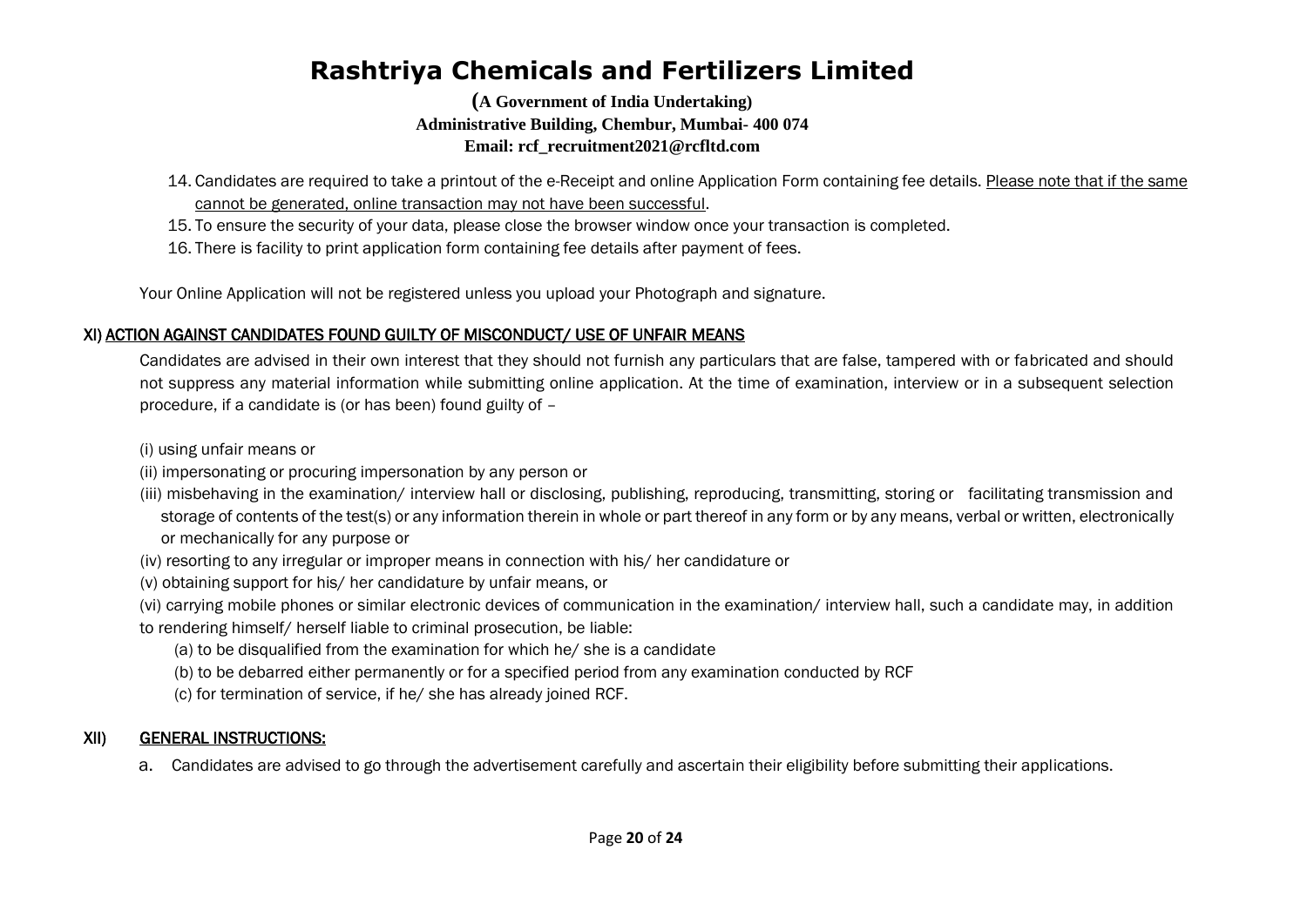- b. While applying the candidates should mention their full name as it appears on the matriculation school certificate. Certificate issued by a Board of Secondary Education for passing Matriculation shall be the only acceptable document in support of proof of age.
- c. Maximum upper age of the applicants shall not exceed 56 years including all possible age relaxations.
- d. No claim of possession of a qualification equivalent to a prescribed qualification shall be entertained. Candidates possessing qualification as prescribed in the advertisement only should apply.
- e. Minimum percentage of marks in the minimum educational qualification as indicated above shall be Final year / aggregate of Last Two Semesters will be considered, irrespective of the weightage given to any particular semester/year by the Institute/University.
- f. Wherever CGPA/OGPA/SGPA or letter grade in a degree is awarded; equivalent percentage of marks should be indicated in the application form as per norms adopted by the University/Institute. Where no norms have been specified, the CGPA/OGPA/SGPA will be presumed to have been provided on a 10 points scale. Candidates having CGPA/OGPA/SGPA or letter grade in a degree, however, will invariably have to produce a copy of these conversion norms/no norms with respect to candidates University/Institute at the time of Interview.
- g. Candidates possessing PG Degree/Degree not mentioning the area of specialization will have to produce certificate of specialization in the relevant field in qualifying subject, from its University/Institute failing which he/she may not be allowed to attend the personal interview. It may be noted that it shall be responsibility of the candidate to verify and substantiate his claim of having requisite specialization in the advertised qualifying subject and no queries/correspondence shall be entertained in this regard at the time of interview.
- h. The Candidates having Degree in the required discipline only, like Chemical, etc., no allied courses nomenclature in Degree shall be eligible. If in case still candidates apply from the allied courses, their candidature will not be considered for further process. The name of the discipline advertised must be in the qualifying educational certificate acquired by the candidate.
- i. Candidates possessing higher qualification than the prescribed qualification in the advertisement will not be given any consequential benefits for their higher qualification in later stage of service period.
- j. Candidates employed in Central/State Government/Quasi-Government/Public Sector Undertakings/Autonomous Bodies shall either forward their application through Proper Channel (printout of duly filled-in online application) or shall produce No Objection Certificate (NOC) from their present employer the time of interview failing which his/her/their candidature will not be considered and he/she/they will not be allowed to appear in the interview.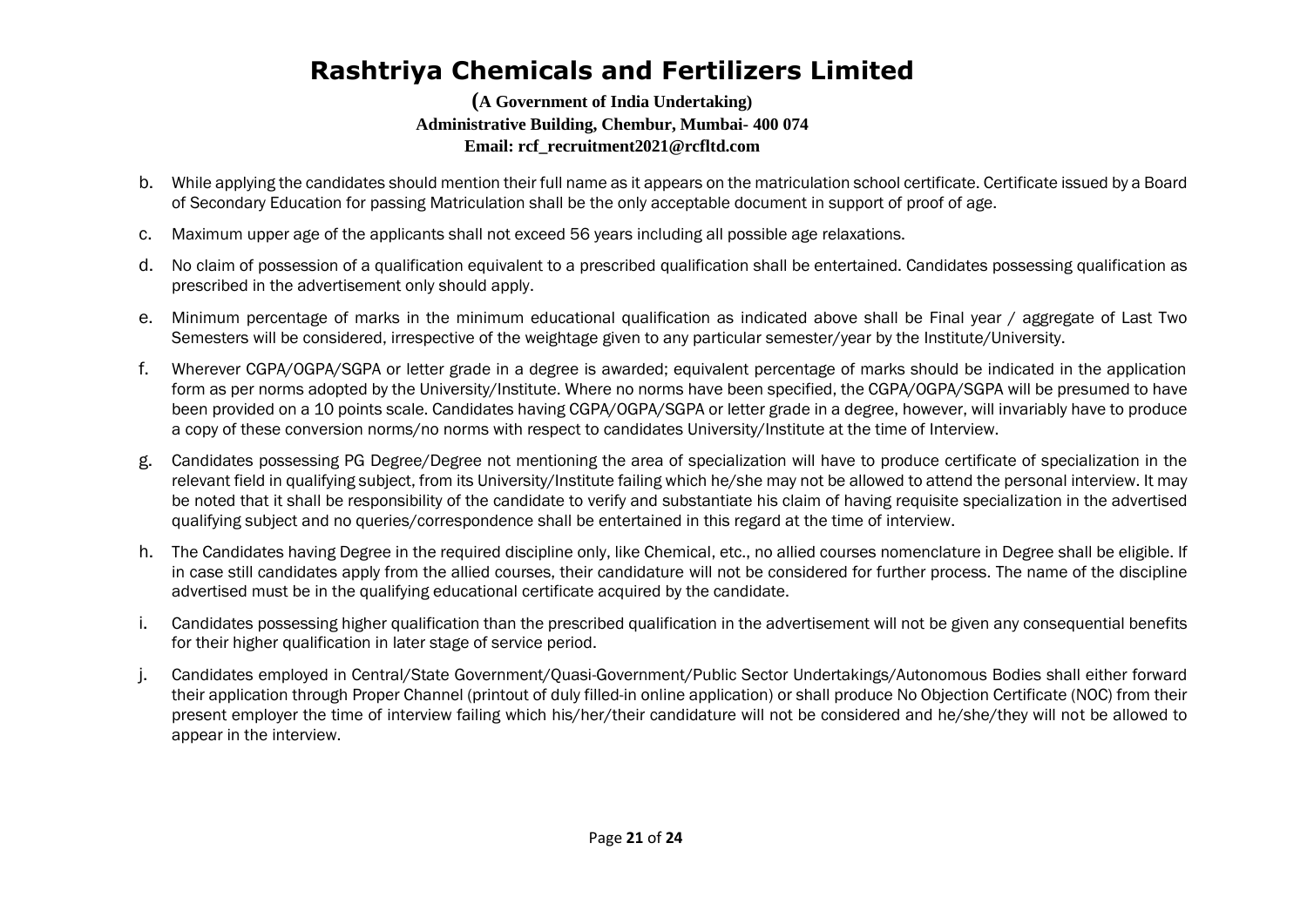- k. The age limit and minimum educational qualification are the minimum criteria and mere possession of the same by the candidate does not entitle him/her for participating in the selection process. RCF's decision regarding eligibility & shortlisting of applications shall be final & binding and no queries or correspondence shall be entertained in this regard.
- l. Details once submitted in the online application form will be final and request for any change including change in correspondence address/email address/mobile number/ category/ post applied for will not be entertained.
- m. Candidates should possess a valid email ID. Candidates are advised to keep the email ID (to be entered compulsorily in the online application form) active for at least one year. No change in the email ID will be allowed once submitted. All information/communication regarding participating in the selection process shall be provided through email to the candidates, found apparently eligible, based on the online application data. Responsibilities of receiving and downloading of information/communications, etc. will be of the candidate. RCF Ltd will not be responsible for any loss of email sent, due to invalid/wrong email ID provided by the candidate and no correspondence in this regard will be entertained.
- n. The candidature of all applicants would be provisional and subject to subsequent verification of certificates/testimonials etc.
- o. The names of candidates called for personal interview will be displayed on www.rcfltd.com under head "HR $\rightarrow$ RECRUITMENT". Candidates are advised to visit the website regularly for the latest information in this regard. Only short listed candidates who are prima facie found eligible based on the information submitted in their online application will be called for participating in the selection process and will be intimated through electronic mode for the personal interview and RCF will not be responsible for any delay or non-delivery of such intimation.
- p. In case the applicant does not receive any communication within 90 days from the date of publication of this advertisement, it may be presumed that he/she has not been short listed for the selection process. Accordingly, candidates are advised to regularly visit "HR $\rightarrow$ RECRUITMENT" head on our website - www.rcfltd.com for the updated information on the selection process.
- q. Mere admission to the selection process does not imply that Company (RCF Ltd) is satisfied about candidate's eligibility. The candidates should ensure that the details mentioned in the application form are correct and are in conformity with the eligibility criteria for the post applied for, as mentioned in the advertisement. In case it is detected that a candidate does not fulfil any of the advertised eligibility criteria or has given false declaration or suppressed any material fact or information having any bearing on his candidature, he/she shall render himself/herself ineligible for consideration at any stage of selection and for termination at any time during employment, if recruited.
- r. Further, RCF Ltd reserves the right to cancel/restrict/enlarge/modify the recruitment/selection process of advertised posts without any further notice or assigning any reasons whatsoever, if need so arises.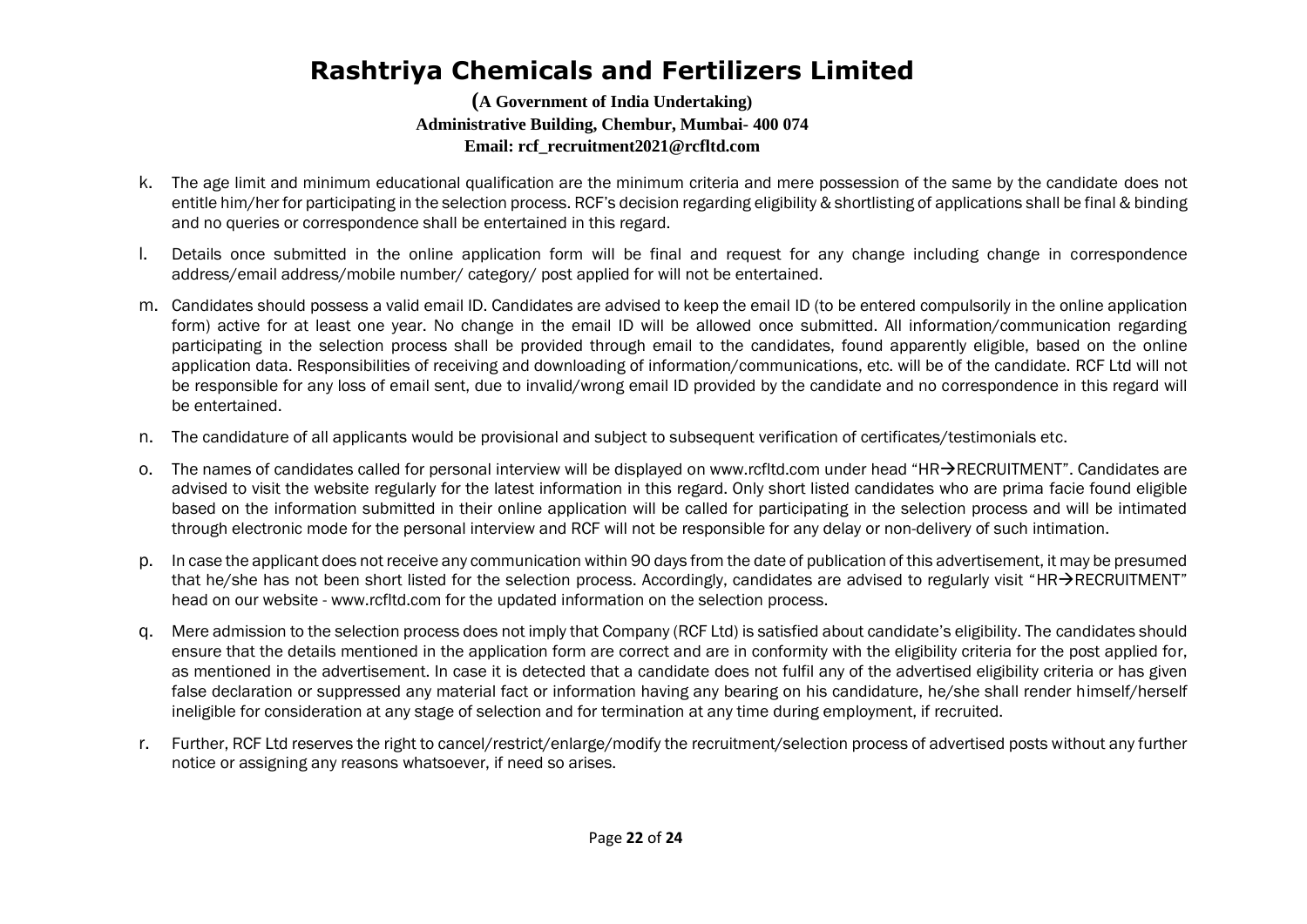#### **(A Government of India Undertaking) Administrative Building, Chembur, Mumbai- 400 074 Email: rcf\_recruitment2021@rcfltd.com**

- s. Any corrigendum/addendum/errata in respect of this advertisement shall be displayed only on RCF Ltd website www.rcfltd.com under the head "HR $\rightarrow$ RECRUITMENT". No further press advertisement will be issued. Hence prospective applicants are advised to visit RCF Ltd website regularly for latest update with regard to this advertisement.
- t. In case of any dispute arising about admissibility of any particular qualification the decision of RCF Management shall be final and binding on the applicants.
- u. Court of jurisdiction for any dispute pertaining to any issue arising out of this recruitment process will be at Mumbai only to the exclusion of all other Courts.
- v. In case of any ambiguity/dispute arises on account of interpretation in versions other than English language advertised in Newspaper/Employment News/Website, English version available on the website www.rcfltd.com will prevail.
- w. Candidates should retain their copy of Pay in e-receipt and Registration Slip as they can be asked to produce it for future reference.
- x. Decision of RCF in all matters relating to recruitment will be final and binding on the candidate. No correspondence or personal enquiries shall be entertained by the RCF in this behalf.
- y. Instances for providing incorrect information and/or process violation by a candidate detected at any stage of the selection process will lead of disqualification of the candidate from the selection process and he/she will not be allowed to appear in any RCF recruitment process in the future. If such instances go undetected during the current selection process but are detected subsequently, such disqualification will take place with retrospective affect.
- z. Canvassing in any form at any stage shall be considered a disqualification for employment in the Company.
- aa. For any queries related to the Online form, please email us on ref recruitment2021@rcfltd.com

The schedule of activities is as follows:

| <b>Activity</b>                                                    | Date                      |
|--------------------------------------------------------------------|---------------------------|
| Commencement of On-Line registration of application by candidates. | 22.01.2022 at 08:00 hours |
| Last date for on-line registration of application by candidates    | 05.02.2022 at 23.59 hours |